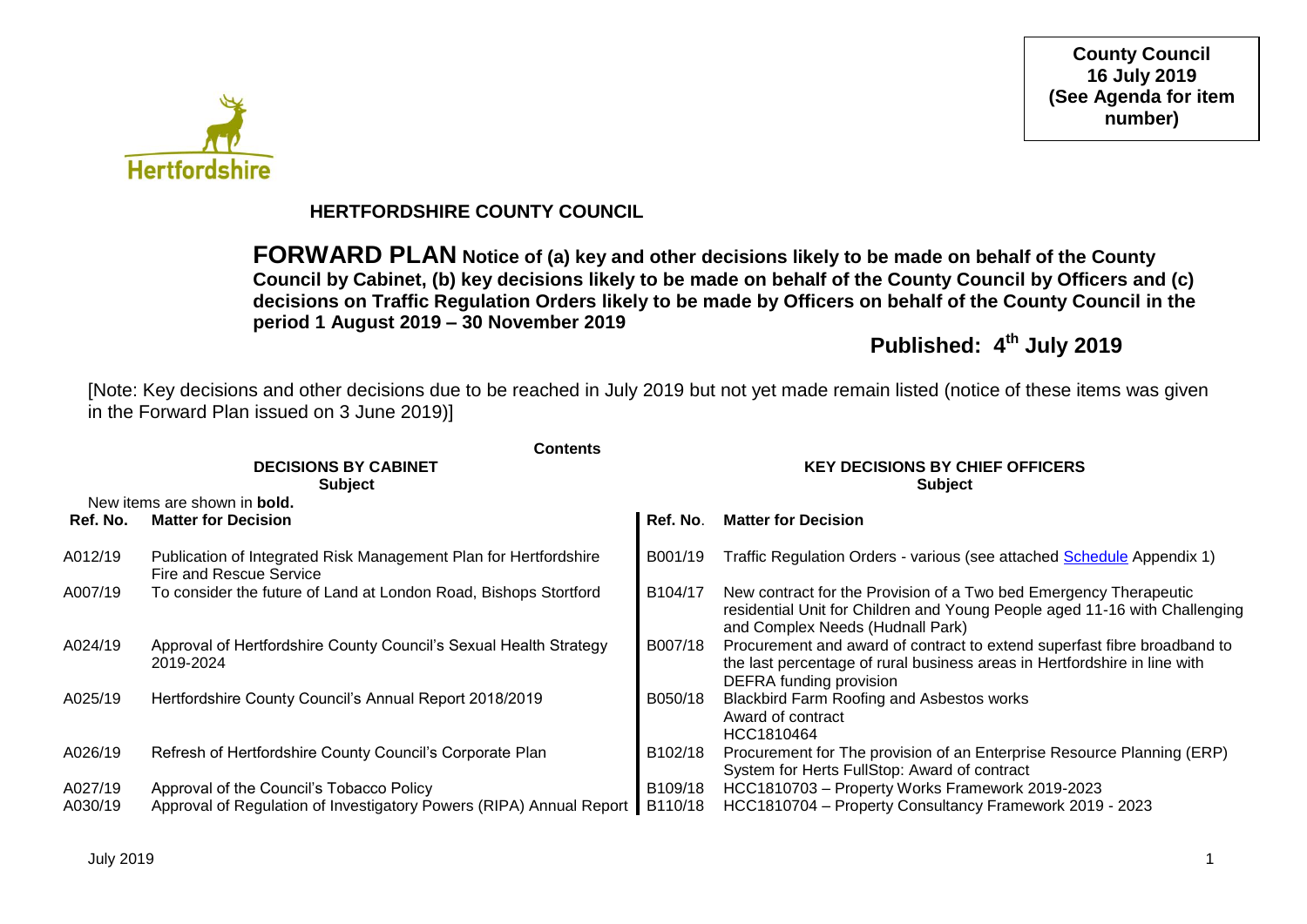| A034/19 | Draft Financial Strategy for period 2020/21 - 2023/24                                                                                                                                                       | B111/18 | HCC1810826 - Provision of Demountable temporary / modular buildings:<br>Award of contract                                                                           |
|---------|-------------------------------------------------------------------------------------------------------------------------------------------------------------------------------------------------------------|---------|---------------------------------------------------------------------------------------------------------------------------------------------------------------------|
| A035/19 | To agree implementation of the decision for the relocation of the Park<br>ESC (Educational Support Centre), from its current site to the former<br>Southfield School site at Travellers Lane, Hatfield.     | B134/18 | Acquisition of new premises for enlarged Hatfield Library                                                                                                           |
| A036/19 | Whether to agree to the statutory proposal to enlarge the premises of<br>Codicote C of E VC Primary School taking into consideration the<br>outcome of the statutory notice period.                         | B010/19 | Award of Flexicare contracts                                                                                                                                        |
| A037/19 | <b>Commercial Investment: Small Site Development</b>                                                                                                                                                        | B019/19 | Tender of Specialist Care at Home contract - Award of contract                                                                                                      |
| A038/19 | Award of Contract for the future delivery of Library services in<br>Hertfordshire                                                                                                                           | B020/19 | Tender of Support at Home contract - Award of contract                                                                                                              |
| A039/19 | Whether or not to agree to the proposal to relocate the Primary<br>Support Base (PSB) at The Leys Primary School to The Lodge<br>Annexe, taking into consideration the outcome of a public<br>consultation. | B030/19 | Award of Framework Contract for 16+ Accommodation & Support                                                                                                         |
| A032/19 | Next Generation Programme: Approval of the service delivery options<br>for decision presented as part of the Outline Business Case                                                                          | B031/19 | HCC1911317<br>Decision to refurbish Aspley 1: Award of Contract                                                                                                     |
| A040/19 | Strategy for direct employment use property development.                                                                                                                                                    | B032/19 | HCC1306529<br>To extend the property management contract for the daily management of<br>96 Shenley Road<br>comprising various Hertfordshire County Council services |
| A041/19 | Strategy for direct residential property development on small sites                                                                                                                                         | B036/19 | Framework agreement for the supply of cleaning chemicals, soaps and<br>sanitisers in conjunction with Hampshire County Council - Award of<br>contract               |
| A042/19 | Developing Extra Care Housing in Hertfordshire                                                                                                                                                              | B037/19 | Tender awards for provision of various local bus service and school coach<br>contracts starting September 2019 - Award of contracts                                 |
| A043/19 | To agree the recommendations as set out in the Broxbourne Air<br><b>Quality Project Outline and Final Business Case Study</b>                                                                               | B038/19 | Contract Award for construction of the New River Bridge, Essex Road,<br>Hoddesdon                                                                                   |
| A044/19 | Approval of Winter Service Operational Plan 2019/20                                                                                                                                                         | B039/19 | HCC1911407 Replacement of 5 County Hall Boilers due to failure - Old<br>Block - Block 10 - Award of contract                                                        |
| A045/19 | Approval to undertake a public consultation on the Draft Waste<br>Local Plan (2021-2036                                                                                                                     | B040/19 | Aldwyck Homes - works on supported living accommodation in conjunction<br>with compartmentalisation - Award of contract                                             |
|         |                                                                                                                                                                                                             | B042/19 | Hatfield Library - approval for refurbishment expenditure                                                                                                           |
|         |                                                                                                                                                                                                             | B043/19 | Framework for the provision of collection and disposal of clinical waste,                                                                                           |
|         |                                                                                                                                                                                                             |         | offensive waste and small animal remains                                                                                                                            |
|         |                                                                                                                                                                                                             | B044/19 | Commission the provision of the assessment and eligibility aspect of the<br>Warmer Homes scheme from an external supplier                                           |
|         |                                                                                                                                                                                                             | B045/19 | HCC1911437 – Batch 48 – To procure a provider for supply of Gas &                                                                                                   |
|         |                                                                                                                                                                                                             |         | Electricity to Hertfordshire County Council sites                                                                                                                   |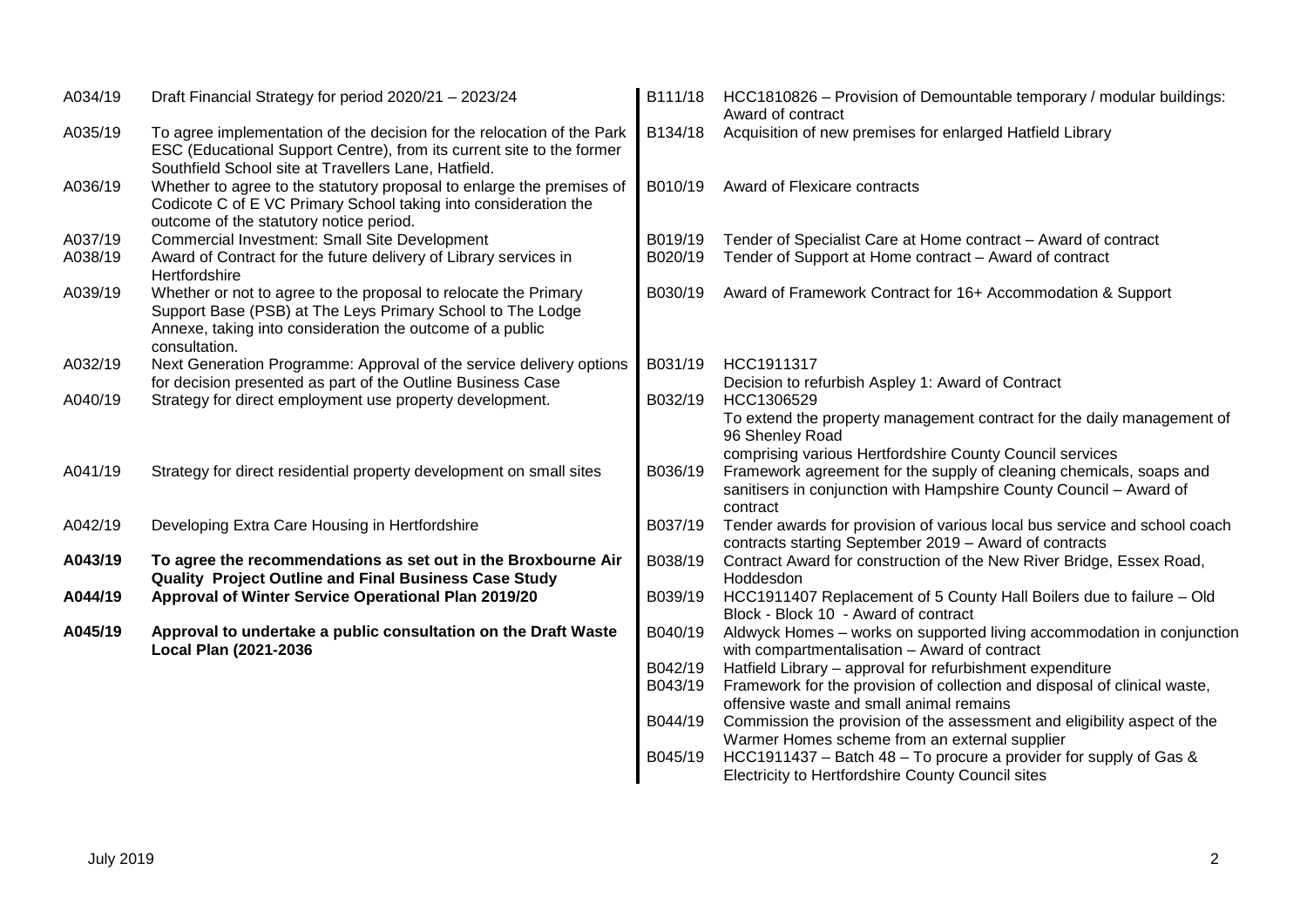| B046/19 | HCC1911438 Batch 48 - Cluster 1 - Batchwood school, St Albans and Two<br>Waters Primary School, Hemel Hempstead - Mechanical works (Inc. Boiler<br>replacements) |
|---------|------------------------------------------------------------------------------------------------------------------------------------------------------------------|
| B047/19 | HCC1911439 Batch 48 - Cluster 2 - Shenley Primary School and                                                                                                     |
|         | Skyswood School, St Albans - Mechanical works (Inc. Boiler replacements)                                                                                         |
| B048/19 | HCC1911440 Batch 48 - Cluster 3 - Dundale Primary and Nursery School,<br>Tring - Mechanical works (Inc. Boiler replacements)                                     |
| B049/19 | HCC1911454 - Batch 46 - Cluster 1 - Roofing Works - Little Munden C of E                                                                                         |
|         | VC Primary School Block 12 Grade II Listed. Fairlands Primary School,                                                                                            |
|         | Cheshunt. Rivers Extended (Education Support Centre) (Key Stage 4),                                                                                              |
|         | Hoddesdon. St Mary's C of E Junior School, Ware.                                                                                                                 |
| B050/19 | HCC1911473 Batch 49 - Package 2 - Mechanical Works - Edwinstree C of                                                                                             |
| B051/19 | E Middle School, Buntingford & High Wych C of E Primary School<br>HCC1911455 - Batch 46 - Cluster 2 - Roofing Works - Cassiobury Infant                          |
|         | School, Watford. Parkside Community Primary School, Borehamwood.                                                                                                 |
|         | Roman Fields Pupil Referral Units, Hemel Hempstead - Blocks 11 & 18,                                                                                             |
|         | Shenley Primary school, Shenley                                                                                                                                  |
| B053/19 | Approval to the sale of 45A Grange Road, Bishops Stortford and land                                                                                              |
|         | adjoining                                                                                                                                                        |
| B054/19 | Wormley Site - Provision of a new Nursing Home - award of contract                                                                                               |
| B055/19 | Appointment of Hertfordshire County Council Director of HfL (Herts<br>for Learning)                                                                              |
| B056/19 | To establish a dynamic purchasing system for the provision of local                                                                                              |
|         | bus and school coach contracts transport services from 1st January                                                                                               |
|         | 2020 for the duration of five years                                                                                                                              |
| B057/19 | Joint Tender process with Luton Council to establish a new block                                                                                                 |
|         | contract for the provision of a 4 bedded Residential Children's Home                                                                                             |
|         | for Children and Young People aged 11-16 with Challenging<br>behaviours and Complex Needs: Award of contract                                                     |
| B058/19 | Agreement to continue to act as host authority for the Hertfordshire                                                                                             |
|         | <b>Shared Anti-Fraud Service</b>                                                                                                                                 |
| B059/19 | HCC1608656 - Potential extension to the Highways Structures                                                                                                      |
|         | <b>Framework</b>                                                                                                                                                 |
| B060/19 | HCC1911513 - Colnbrook School - Replacement of Portakabin                                                                                                        |
|         | building: Award of contract                                                                                                                                      |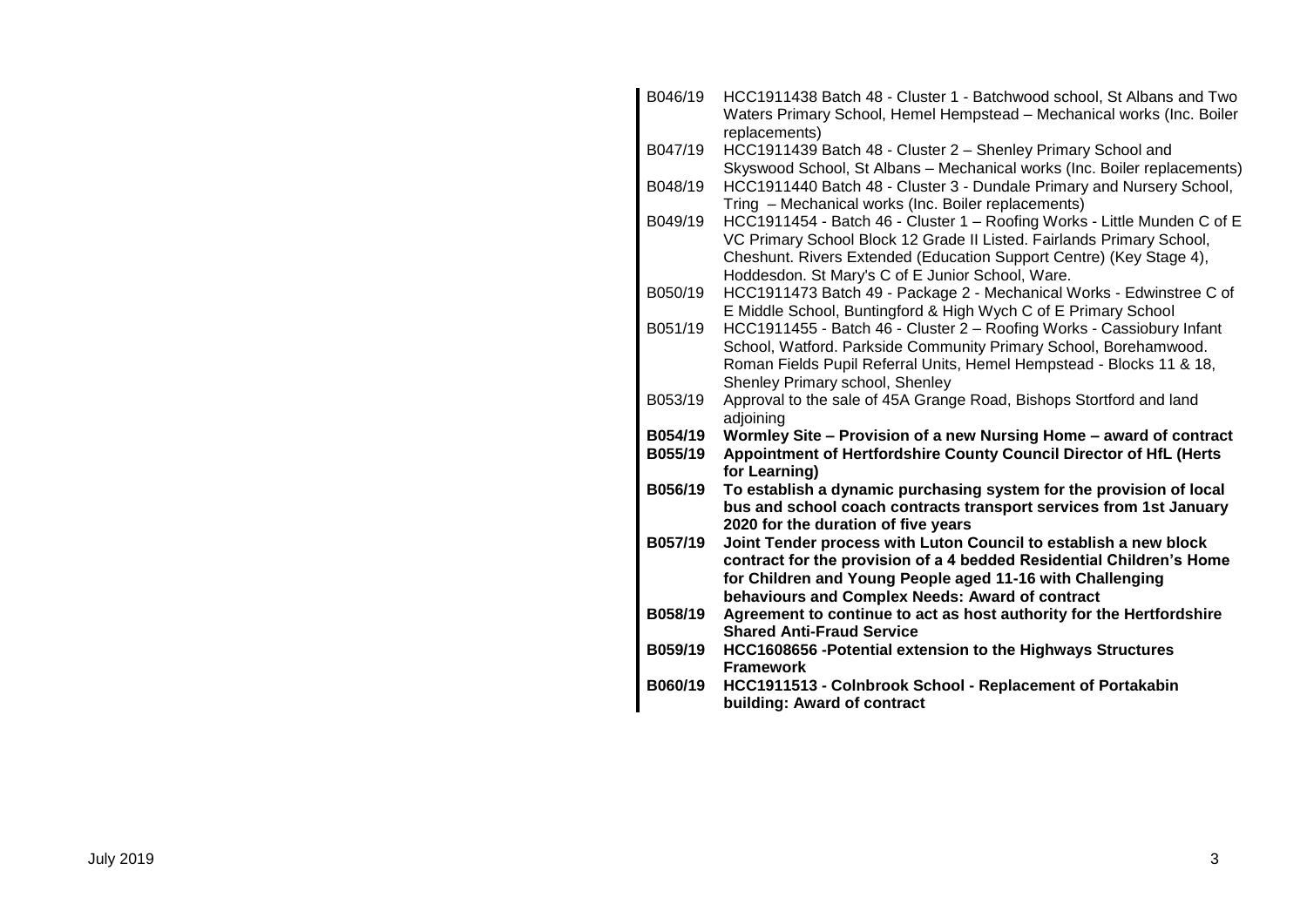| ו ביושר ט בישוטוסופט בידי הי |                                                                                                   |                                       | пок, пов коно ана англиноно аго эновн <b>проки</b> .      |                                           |                                                          |                                                                                            |
|------------------------------|---------------------------------------------------------------------------------------------------|---------------------------------------|-----------------------------------------------------------|-------------------------------------------|----------------------------------------------------------|--------------------------------------------------------------------------------------------|
| Ref. No.                     | <b>Matter for Decision</b>                                                                        | <b>Date</b><br>decision to<br>be made | <b>Cabinet Panels to be</b><br>consulted                  | <b>Officer contact for</b><br>this matter | Documents to be<br>considered <sup>"††</sup>             | <b>Exempt from the</b><br><b>Council's Call-In</b><br>Procedures <sup>##</sup><br>Yes / No |
| A012/19                      | Publication of Integrated Risk<br>Management Plan for<br>Hertfordshire Fire and Rescue<br>Service | 08/07/2019                            | Community Safety and<br>Waste Management<br>Cabinet Panel | Darryl Keen<br>01992 507500               | Report of the Director of<br><b>Community Protection</b> | No                                                                                         |

#### **PART A: DECISIONS BY CABINET** Note: New items and amendments are shown in **bold.**

<sup>††</sup> Documents to be considered by the Cabinet are published in the Council's website at <https://democracy.hertfordshire.gov.uk/mgCalendarMonthView.aspx?GL=1&bcr=1>

‡‡ Grounds for exemption are:-

- (a) where the decision is a decision taken under the Special Urgency provisions in Annex 4 of the Constitution
- (b) where the Chief Executive certifies that implementation of the decision is critical for service delivery
- $(c)$  where the Chief Legal Officer certifies that the Council would be likely to suffer legal prejudice from a delay in implementation of the decision resulting from the decision being Called-In
- (d) where the Director of Resources certifies that the Council would be likely to suffer financial prejudice from a delay in implementation of the decision resulting from the decision being Called-In;
- (e) where the Chief Legal Officer certifies that a delay in implementation of the decision resulting from the decision being Called-In would result in the decision being incapable of implementation or meaningful implementation
- (f) where the decision results from consideration of a recommendation or report from the OSC or any sub-committee or Topic Group of the OSC;
- (g) where the decision results from a reference back decision by Overview and Scrutiny Committee; or
- (h) where the decision is a recommendation to Full Council;
- (i) where the Call-In period has expired

1

The address from which, subject to any prohibition or restriction on their disclosure, copies of, or extracts from, any document listed is available is County Hall, Pegs Lane, Hertford, SG13 8DE. Other documents relevant to these matters may be submitted to the decision maker. To request details of such documents (if any) as they become available contact Deborah Jeffery, Assistant Manager, Democratic Services by email [\(deborah.jeffery@hertfordshire.gov.uk\)](mailto:deborah.jeffery@hertfordshire.gov.uk) or phone (01992 555563)

<sup>\*\*\*</sup> In accordance with Regulation 10(1) of The Local Authorities (Executive Arrangements) (Meetings and Access to Information) (England) Regulations 2012 (the '2012 Regulations') these items of business will be considered by Cabinet at its meeting 13 May 2019. Notices issued, as required by the 2012 Regulations, can be viewed at <https://democracy.hertfordshire.gov.uk/mgCalendarMonthView.aspx?GL=1&bcr=1>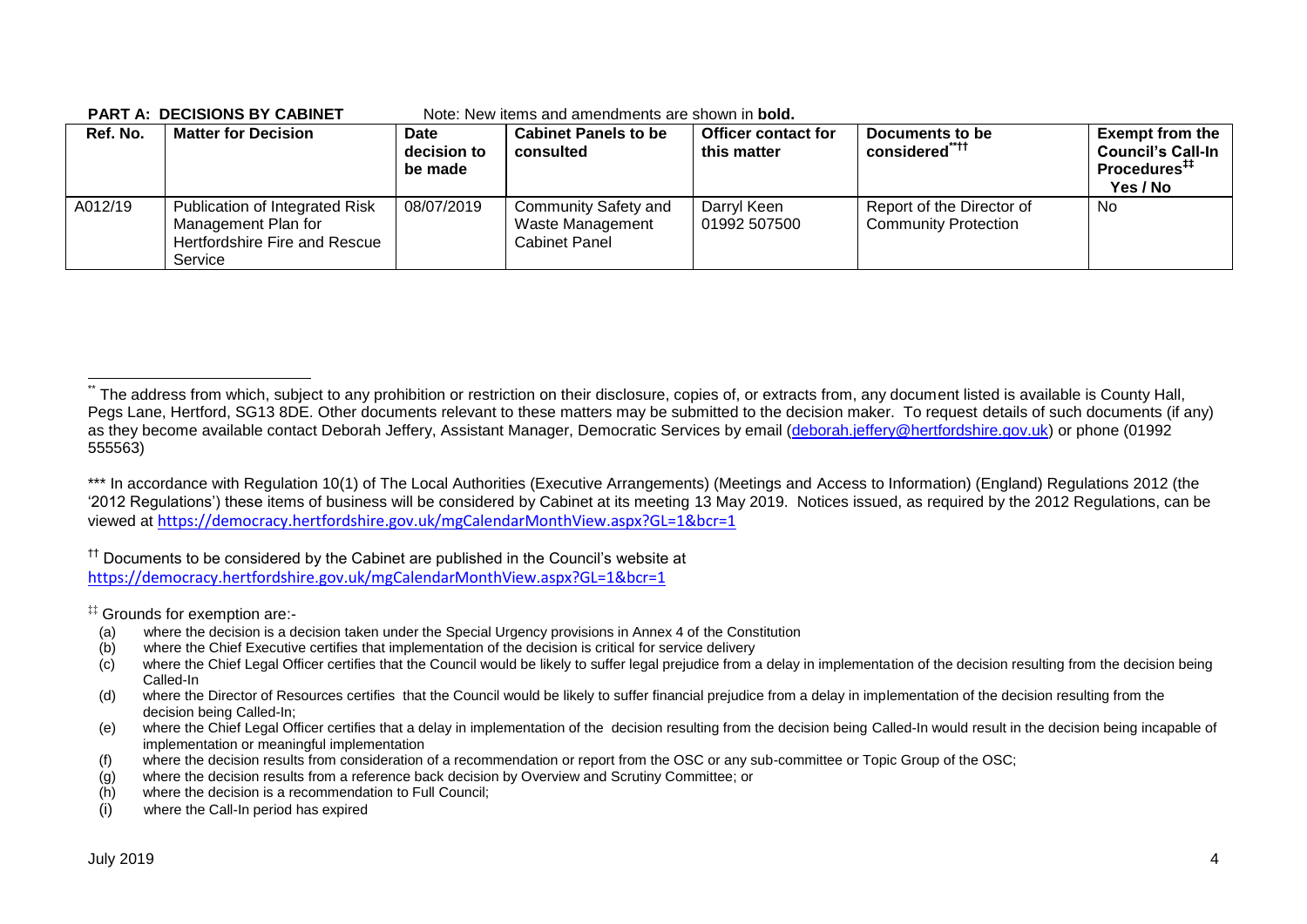| A007/19 | To consider the future of Land<br>at London Road, Bishops<br>Stortford                                                                                                                                              | 08/07/2019                                                             | Resources and<br>Performance Cabinet<br>Panel<br><b>Education, Libraries &amp;</b><br><b>Localism Cabinet</b><br>Panel | <b>Dick Bowler</b><br>01992 556223      | Report of the Director of<br><b>Resources</b><br>Part I and Part II Report - due<br>to 'Information relating to the<br>financial or business affairs of<br>any particular person<br>(including the Council)' | $\overline{N}$ |
|---------|---------------------------------------------------------------------------------------------------------------------------------------------------------------------------------------------------------------------|------------------------------------------------------------------------|------------------------------------------------------------------------------------------------------------------------|-----------------------------------------|--------------------------------------------------------------------------------------------------------------------------------------------------------------------------------------------------------------|----------------|
| A024/19 | Approval of Hertfordshire<br><b>County Council's Sexual</b><br>Health Strategy 2019-2024                                                                                                                            | 08/07/2019                                                             | Public Health and<br><b>Prevention Cabinet</b><br>Panel                                                                | Rob Bacon<br>01438 844135               | Report of the Director of Public<br>Health                                                                                                                                                                   | No             |
| A025/19 | Hertfordshire County Council's<br>Annual Report 2018/2019                                                                                                                                                           | 08/07/2019                                                             | Resources and<br>Performance Cabinet<br>Panel                                                                          | Alex James<br>01992 588259              | Report of the Director of<br><b>Resources</b>                                                                                                                                                                | <b>No</b>      |
| A026/19 | Refresh of Hertfordshire<br><b>County Council's Corporate</b><br>Plan                                                                                                                                               | Cabinet<br>08/07/2019<br><b>County</b><br><b>Council</b><br>16/07/2019 | Resources and<br>Performance Cabinet<br>Panel                                                                          | Alex James<br>01992 588259              | Report of the Director of<br>Resources                                                                                                                                                                       | $\overline{N}$ |
| A027/19 | Approval of the Council's<br><b>Tobacco Policy</b>                                                                                                                                                                  | 08/07/2019                                                             | Public Health &<br><b>Prevention Cabinet</b><br>Panel                                                                  | <b>Elizabeth Fisher</b><br>01442 453633 | Report of the Director of Public<br>Health                                                                                                                                                                   | <b>No</b>      |
| A030/19 | Approval of Regulation of<br><b>Investigatory Powers (RIPA)</b><br><b>Annual Report</b>                                                                                                                             | 08/07/2019                                                             | <b>Community Safety and</b><br>Waste Management<br><b>Cabinet Panel</b>                                                | <b>Guy Pratt</b><br>01992 507535        | Report of the Chief Legal<br>Officer                                                                                                                                                                         | $\overline{N}$ |
| A034/19 | <b>Draft Financial Strategy for</b><br>period 2020/21 - 2023/24                                                                                                                                                     | 08/07/2019                                                             |                                                                                                                        | <b>Steven Pilsworth</b><br>01992 555737 | Report of the Director of<br>Resources                                                                                                                                                                       | <b>No</b>      |
| A035/19 | To agree implementation of<br>the decision for the relocation<br>of the Park ESC (Educational<br>Support Centre), from its<br>current site to the former<br>Southfield School site at<br>Travellers Lane, Hatfield. | 08/07/2019                                                             | Education, Libraries and<br><b>Localism Cabinet Panel</b>                                                              | Jennie Newman<br>01992 588541           | Report of the Director of<br><b>Children's Services</b>                                                                                                                                                      | <b>No</b>      |
| A036/19 | Whether to agree to the<br>statutory proposal to enlarge<br>the premises of Codicote C of<br>E VC Primary School taking<br>into consideration the outcome<br>of the statutory notice period.                        | 08/07/2019                                                             |                                                                                                                        | <b>Pauline Davis</b><br>01992 555865    | Report of the Director of<br>Children's Services                                                                                                                                                             | <b>No</b>      |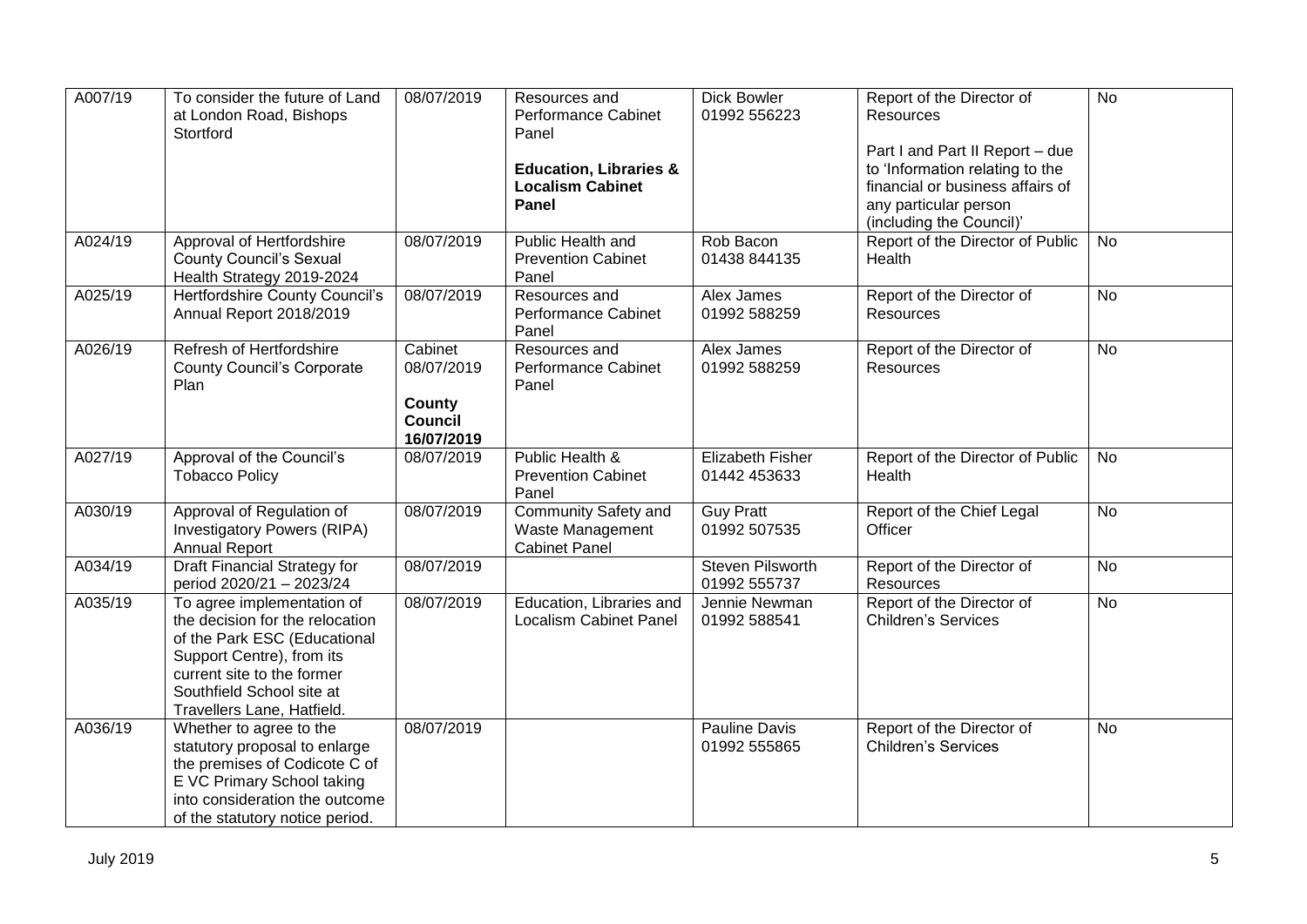| A037/19 | <b>Commercial Investment: Small</b>                         | 08/07/2019 | Resources and                                        | Jolyon Adam      | Report of the Director of                                          | $\overline{N}$ |
|---------|-------------------------------------------------------------|------------|------------------------------------------------------|------------------|--------------------------------------------------------------------|----------------|
|         | Site Development                                            |            | Performance Cabinet                                  | 01992 555078     | <b>Resources</b>                                                   |                |
|         |                                                             |            | Panel                                                |                  |                                                                    |                |
|         |                                                             |            |                                                      |                  | Part I and Part II Report - due<br>to 'Information relating to the |                |
|         |                                                             |            |                                                      |                  | financial or business affairs of                                   |                |
|         |                                                             |            |                                                      |                  | any particular person                                              |                |
|         |                                                             |            |                                                      |                  | (including the Council)'                                           |                |
| A038/19 | Award of Contract for the                                   | 08/07/2019 | Education, Libraries and                             | Taryn Pearson -  | Report of the Director of                                          | <b>No</b>      |
|         | future delivery of Library                                  |            | <b>Localism Cabinet Panel</b>                        | Rose             | <b>Children's Services</b>                                         |                |
|         | services in Hertfordshire                                   |            |                                                      | 01992 556651     |                                                                    |                |
|         |                                                             |            |                                                      |                  | Part I and Part II Report - due                                    |                |
|         |                                                             |            |                                                      |                  | to 'Information relating to the                                    |                |
|         |                                                             |            |                                                      |                  | financial or business affairs of                                   |                |
|         |                                                             |            |                                                      |                  | any particular person                                              |                |
|         |                                                             |            |                                                      |                  | (including the Council)'                                           |                |
| A039/19 | Whether or not to agree to the                              | 08/07/2019 | Education, Libraries &                               | Richard Woodard, | Report of the Director of                                          | <b>No</b>      |
|         | proposal to relocate the                                    |            | <b>Localism Cabinet Panel</b>                        | 01442 453224     | <b>Children's Services</b>                                         |                |
|         | Primary Support Base (PSB)<br>at The Leys Primary School to |            |                                                      |                  |                                                                    |                |
|         | The Lodge Annexe, taking into                               |            |                                                      |                  |                                                                    |                |
|         | consideration the outcome of a                              |            |                                                      |                  |                                                                    |                |
|         | public consultation.                                        |            |                                                      |                  |                                                                    |                |
| A032/19 | <b>Next Generation Programme:</b>                           | 23/09/2019 | Resources and                                        | Danielle Bailey  | Report of the Director of                                          | <b>No</b>      |
|         | Approval of the service                                     |            | <b>Performance Cabinet</b>                           | 01992 556412     | <b>Resources</b>                                                   |                |
|         | delivery options for decision                               |            | Panel                                                |                  |                                                                    |                |
|         | presented as part of the                                    |            |                                                      |                  | Part I and Part II Report -                                        |                |
|         | <b>Outline Business Case</b>                                |            | <b>Adult Care &amp; Health</b>                       |                  | due to 'Information relating                                       |                |
|         |                                                             |            | <b>Cabinet Panel</b>                                 |                  | to the financial or business                                       |                |
|         |                                                             |            |                                                      |                  | affairs of any particular                                          |                |
|         |                                                             |            | Children, Young                                      |                  | person (including the                                              |                |
|         |                                                             |            | <b>People &amp; Families</b><br><b>Cabinet Panel</b> |                  | Council)'                                                          |                |
|         |                                                             |            |                                                      |                  |                                                                    |                |
|         |                                                             |            | Highways &                                           |                  |                                                                    |                |
|         |                                                             |            | <b>Environment Cabinet</b>                           |                  |                                                                    |                |
|         |                                                             |            | Panel                                                |                  |                                                                    |                |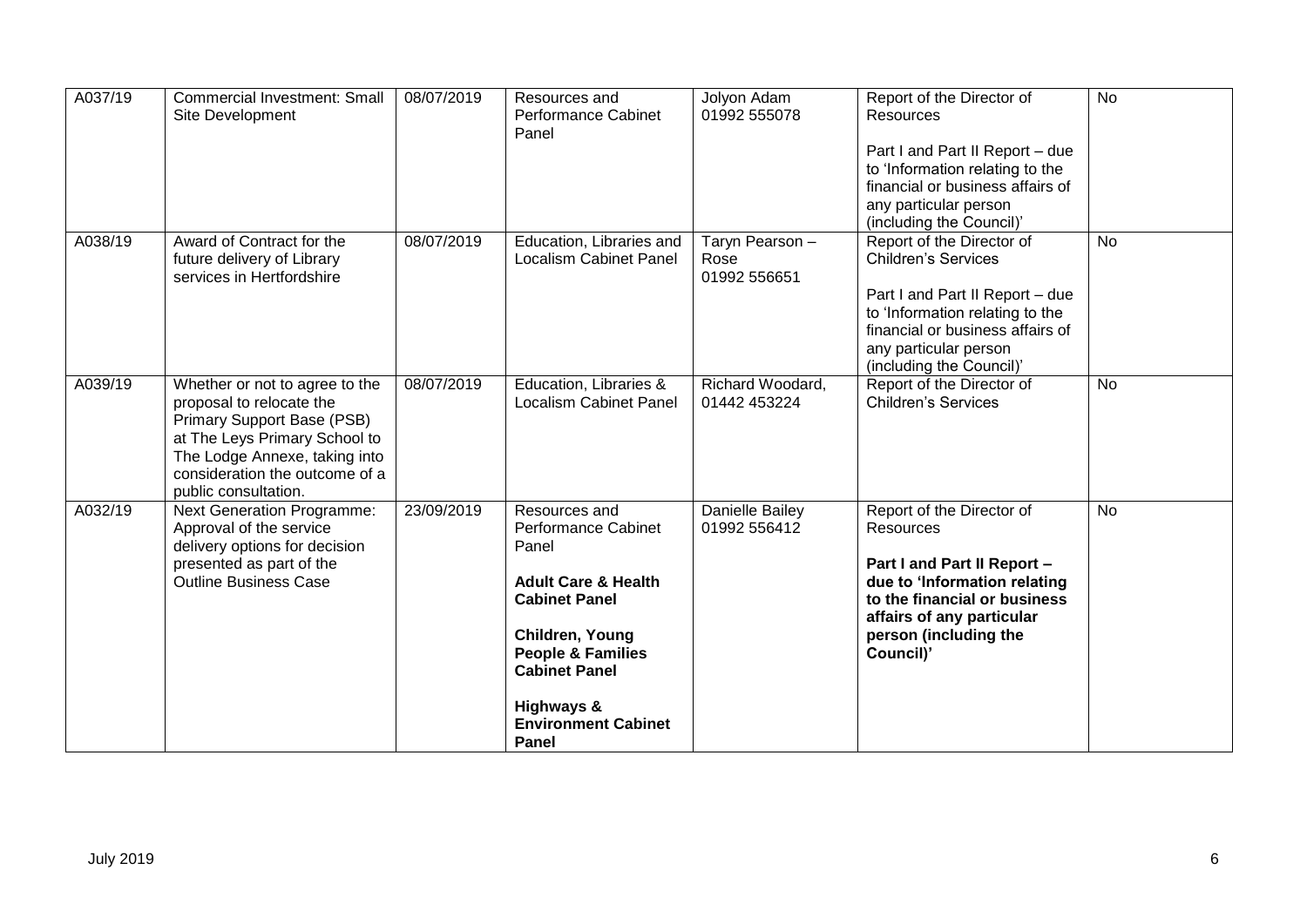| A040/19 | Strategy for direct employment<br>use property development.                                                                                   | 23/09/2019                                                             | Resources and<br><b>Performance Cabinet</b><br>Panel                                                                  | Mike Evans<br>01992 555634            | Report of the Director of<br><b>Resources</b><br>Part I and Part II Report - due<br>to 'Information relating to the<br>financial or business affairs of<br>any particular person                                                  | $\overline{N}$ |
|---------|-----------------------------------------------------------------------------------------------------------------------------------------------|------------------------------------------------------------------------|-----------------------------------------------------------------------------------------------------------------------|---------------------------------------|-----------------------------------------------------------------------------------------------------------------------------------------------------------------------------------------------------------------------------------|----------------|
| A041/19 | Strategy for direct residential<br>property development on small<br>sites                                                                     | 23/09/2019                                                             | Resources and<br>Performance Cabinet<br>Panel                                                                         | <b>Mike Evans</b><br>01992 555634     | (including the Council)'<br>Report of the Director of<br>Resources<br>Part I and Part II Report - due<br>to 'Information relating to the<br>financial or business affairs of<br>any particular person<br>(including the Council)' | <b>No</b>      |
| A042/19 | Developing Extra Care<br>Housing in Hertfordshire                                                                                             | 23/09/2019                                                             | <b>Adult Care and Health</b><br><b>Cabinet Panel</b>                                                                  | <b>Helen Maneuf</b><br>01438 845502   | Report of the Director of Adult<br><b>Care Services</b>                                                                                                                                                                           | <b>No</b>      |
| A043/19 | To agree the<br>recommendations as set out<br>in the Broxbourne Air<br><b>Quality Project Outline and</b><br><b>Final Business Case Study</b> | 23/09/2019                                                             | Highways &<br><b>Environment Cabinet</b><br>Panel<br><b>Public Health &amp;</b><br><b>Prevention Cabinet</b><br>Panel | <b>Trevor Brennan</b><br>01992 658406 | <b>Report of the Director of</b><br><b>Environment &amp;</b><br><b>Infrastructure</b>                                                                                                                                             | <b>No</b>      |
| A044/19 | <b>Approval of Winter Service</b><br><b>Operational Plan 2019/20</b>                                                                          | 23/09/2019                                                             | Highways &<br><b>Environment Cabinet</b><br>Panel                                                                     | <b>Richard Stacey</b><br>01992 658115 | <b>Report of the Director of</b><br><b>Environment &amp;</b><br><b>Infrastructure</b>                                                                                                                                             | <b>No</b>      |
| A045/19 | Approval to undertake a<br>public consultation on the<br><b>Draft Waste Local Plan</b><br>(2021-2036                                          | <b>Cabinet</b><br>25/11/2019<br>County<br><b>Council</b><br>26/11/2019 | Growth, Infrastructure,<br><b>Planning and The</b><br><b>Economy Cabinet</b><br>Panel                                 | <b>Julie Greaves</b><br>01992 556227  | <b>Report of the Director of</b><br><b>Environment &amp;</b><br>Infrastructure                                                                                                                                                    | <b>No</b>      |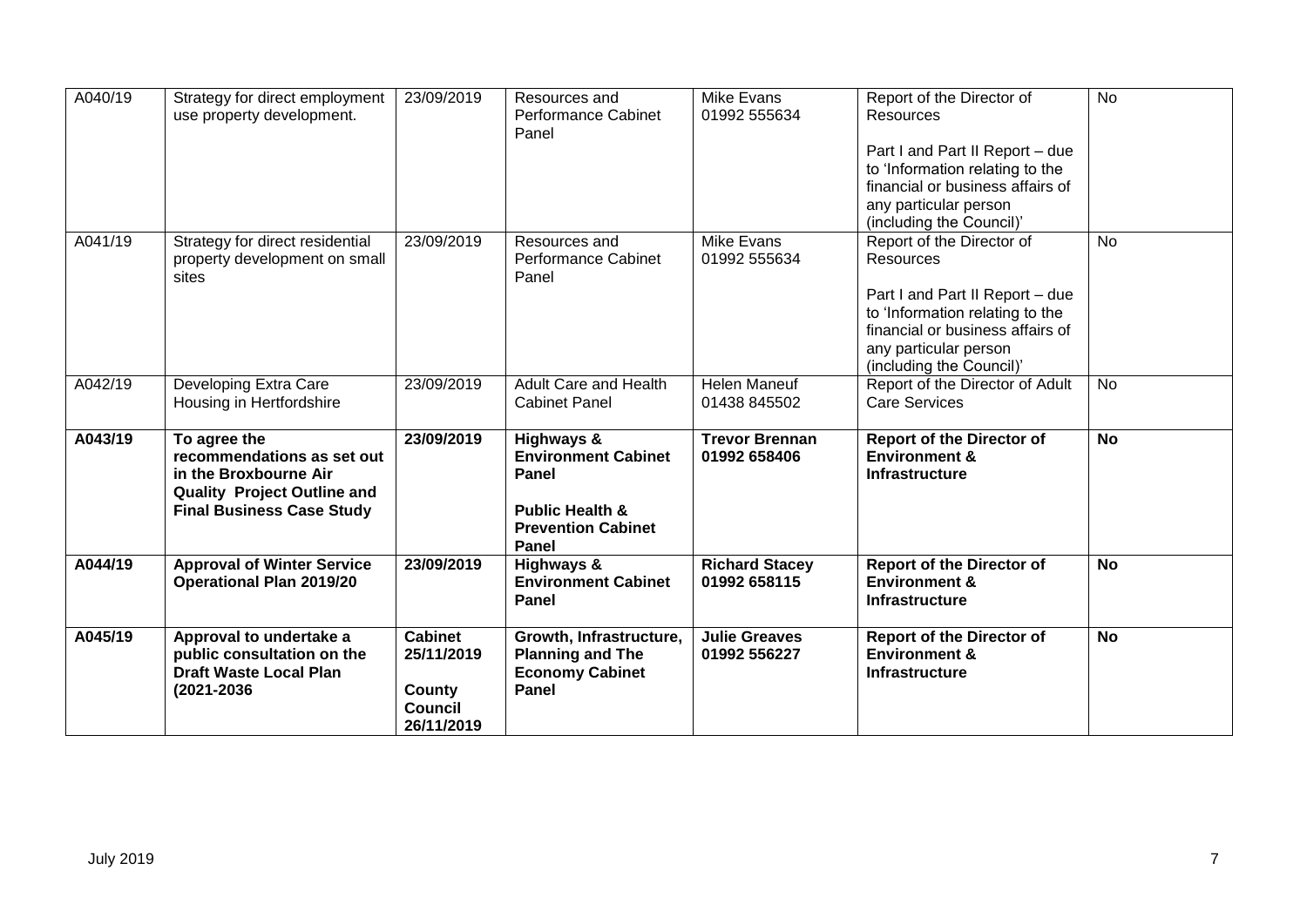**Membership of Cabinet:** 

Richard Roberts **Adult Care & Health** Phil Bibby Highways & Environment<br>
Teresa Heritage Children, Young People and Families David Williams Leader of the Council **Teresa Heritage Children, Young People and Families David Williams Leader of the Council Terry Hone Community Safety & Waste Management Tim Hutchings** Public Health & Prevention<br> **Terry Douris Education, Libraries & Localism** Ralph Sangster Resources & Performance **Terry Douris <b>Education, Libraries & Localism**<br> **Derrick Ashley** Growth, Infrastructure, Planning **Growth, Infrastructure, Planning and The Economy**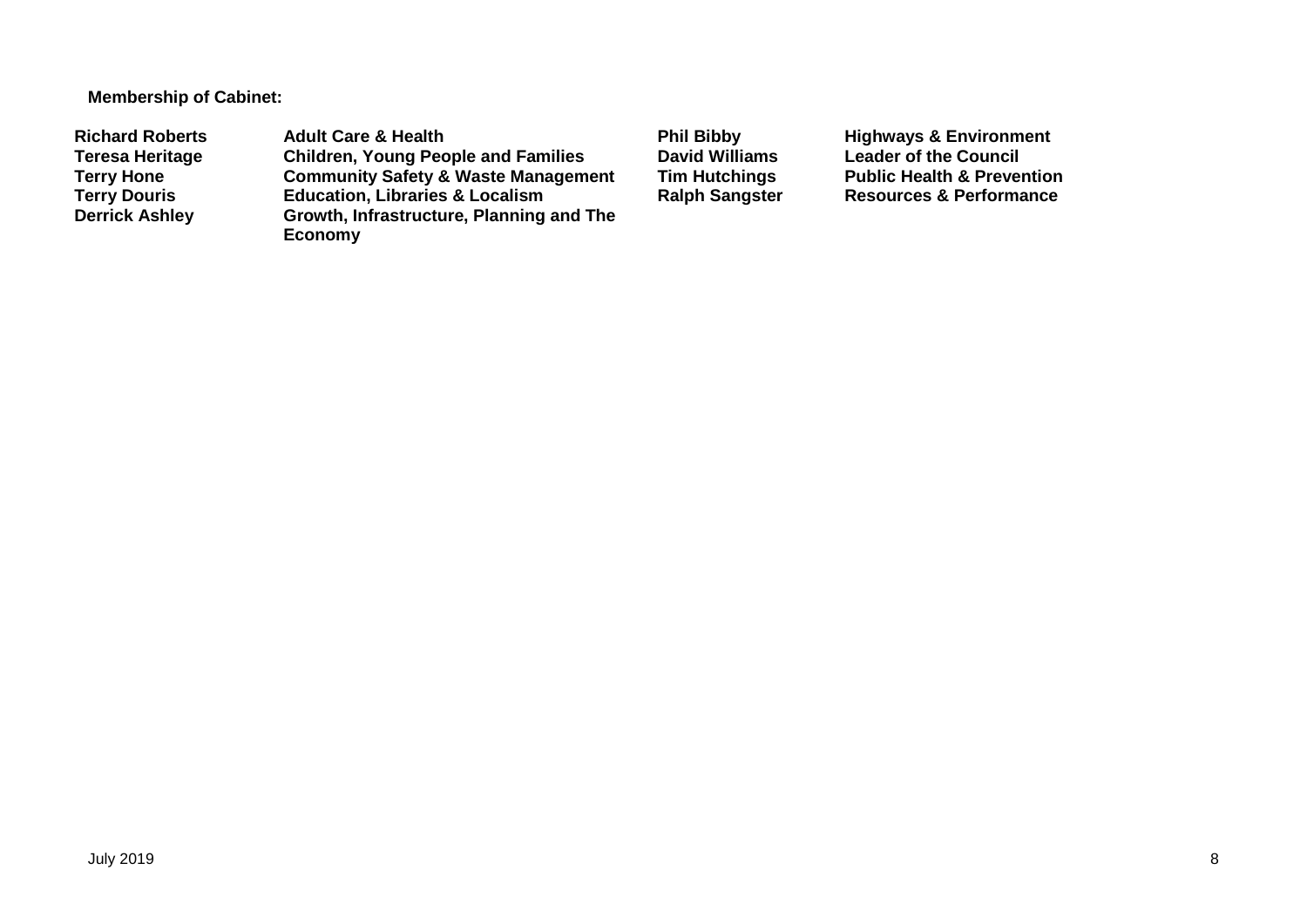**PART B: DECISIONS BY CHIEF OFFICERS Note: New items and amendments are shown in bold.** 

|         | <b>Issue for</b><br><b>Decision</b>                                                                                                                                                                                   | <b>Name and Title of</b><br><b>Decision Maker</b>                         | Date, or<br>period<br>within<br>which,<br>decision to<br>be made | <b>Cabinet Panels to be</b><br>consulted | <b>Officer contact for</b><br>this matter | <b>Documents to be</b><br>considered <sup>§§</sup> | <b>Exempt from the</b><br><b>Council's Call-In</b><br><b>Procedures</b><br>Yes / No |
|---------|-----------------------------------------------------------------------------------------------------------------------------------------------------------------------------------------------------------------------|---------------------------------------------------------------------------|------------------------------------------------------------------|------------------------------------------|-------------------------------------------|----------------------------------------------------|-------------------------------------------------------------------------------------|
| B001/19 | <b>Traffic Regulation</b><br>Orders - various<br>(see attached<br><b>Schedule</b><br>Appendix 1)                                                                                                                      | Mark Kemp<br><b>Director Environment</b><br>and Infrastructure            | During the<br>period of this<br>Forward Plan                     |                                          | Mark Kemp<br>01992 555206                 | Reports from Lead<br><b>Officers</b>               | <b>No</b>                                                                           |
| B104/17 | New contract for<br>the Provision of a<br>Two bed<br>Emergency<br>Therapeutic<br>residential Unit for<br>Children and<br>Young People<br>aged 11-16 with<br>Challenging and<br><b>Complex Needs</b><br>(Hudnall Park) | Marion Ingram<br><b>Operations Director</b><br><b>Specialist Services</b> | <b>July 2019</b><br>(was June<br>2019)                           |                                          | Lynn Knowles<br>07740 918847              | See Note 2 below                                   | <b>No</b>                                                                           |
| B007/18 | Procurement and<br>award of contract<br>to extend<br>superfast fibre<br>broadband to the<br>last percentage of<br>rural business<br>areas in<br>Hertfordshire in<br>line with DEFRA<br>funding provision              | Scott Crudgington<br>Director of<br>Resources                             | <b>July 2019</b><br>(was June<br>2019)                           |                                          | Anna Morrison<br>01992 588397             | See Note 2 below                                   | <b>No</b>                                                                           |

<sup>&</sup>lt;sup>§§</sup> The address from which, subject to any prohibition or restriction on their disclosure, copies of, or extracts from, any document listed is available is County Hall, Pegs Lane, Hertford, SG13 8DE. Other documents relevant to these matters may be submitted to the decision maker. To request details of such documents (if any) as they become available contact Deborah Jeffery, Assistant Manager, Democratic Services by email (deborah.jeffery@hertfordshire.gov.uk) or phone (01992 555563).

-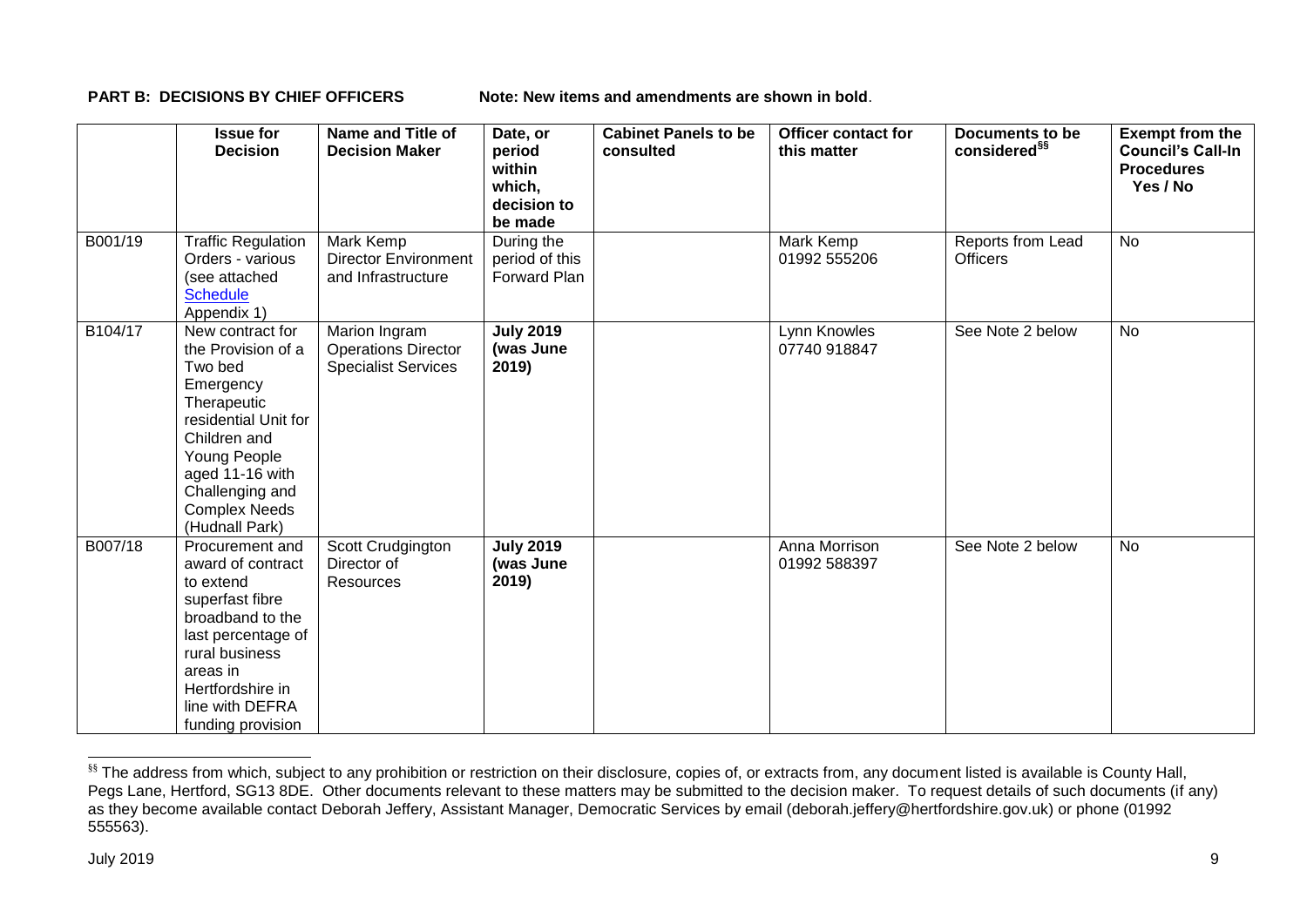| B050/18 | <b>Blackbird Farm</b><br>Roofing and<br>Asbestos works<br>Award of contract<br>HCC1810464                                                | Sass Pledger<br><b>Assistant Director</b><br>Property      | August 2019<br>(was July<br>2019)      |                                                      | Jackie Aldridge<br>01992 588138        | See Note 2 below | <b>No</b> |
|---------|------------------------------------------------------------------------------------------------------------------------------------------|------------------------------------------------------------|----------------------------------------|------------------------------------------------------|----------------------------------------|------------------|-----------|
| B102/18 | Procurement for<br>The provision of<br>an Enterprise<br>Resource<br>Planning (ERP)<br>System for Herts<br>FullStop: Award<br>of contract | Glenn Facey<br><b>Head of Herts</b><br>FullStop            | <b>July 2019</b><br>(was June<br>2019) |                                                      | Glenn Facey<br>01707 292364            | See Note 2 below | <b>No</b> |
| B109/18 | HCC1810703-<br><b>Property Works</b><br>Framework 2019-<br>2023                                                                          | Sass Pledger<br><b>Assistant Director -</b><br>Property    | August 2019<br>(was July<br>2019)      |                                                      | <b>Michael Ramshaw</b><br>01992 588778 | See Note 2 below | <b>No</b> |
| B110/18 | HCC1810704-<br>Property<br>Consultancy<br>Framework 2019 -<br>2023                                                                       | Sass Pledger<br><b>Assistant Director -</b><br>Property    | August 2019<br>(was June<br>2019)      |                                                      | <b>Michael Ramshaw</b><br>01992 588778 | See Note 2 below | No        |
| B111/18 | $HCC1810826 -$<br>Provision of<br>Demountable<br>temporary/<br>modular<br>buildings: Award<br>of contract                                | Sass Pledger<br><b>Assistant Director -</b><br>Property    | August 2019<br>(was July<br>2019)      |                                                      | <b>Michael Ramshaw</b><br>01992 588778 | See Note 2 below | <b>No</b> |
| B134/18 | Acquisition of new<br>premises for<br>enlarged Hatfield<br>Library                                                                       | Sass Pledger<br>Assistant Director,<br>Property            | <b>July 2019</b><br>(was June<br>2019) |                                                      | <b>Robert Ambler</b><br>01992 588836   | Report           | <b>No</b> |
| B010/19 | Award of<br>Flexicare<br>contracts                                                                                                       | Iain MacBeath<br><b>Director Adult Care</b><br>Services    | September<br>2019 (was<br>April 2019)  |                                                      | Daisy Sanghera<br>01438 843391         | See Note 2 below | <b>No</b> |
| B019/19 | Tender of<br>Specialist Care at<br>Home contract -<br>Award of contract                                                                  | lain MacBeath<br>Director of Adult<br><b>Care Services</b> | September<br>2019 (was<br>April 2019)  | <b>Adult Care and Health</b><br><b>Cabinet Panel</b> | Daisy Sanghera<br>01438 843391         | See Note 2 below | <b>No</b> |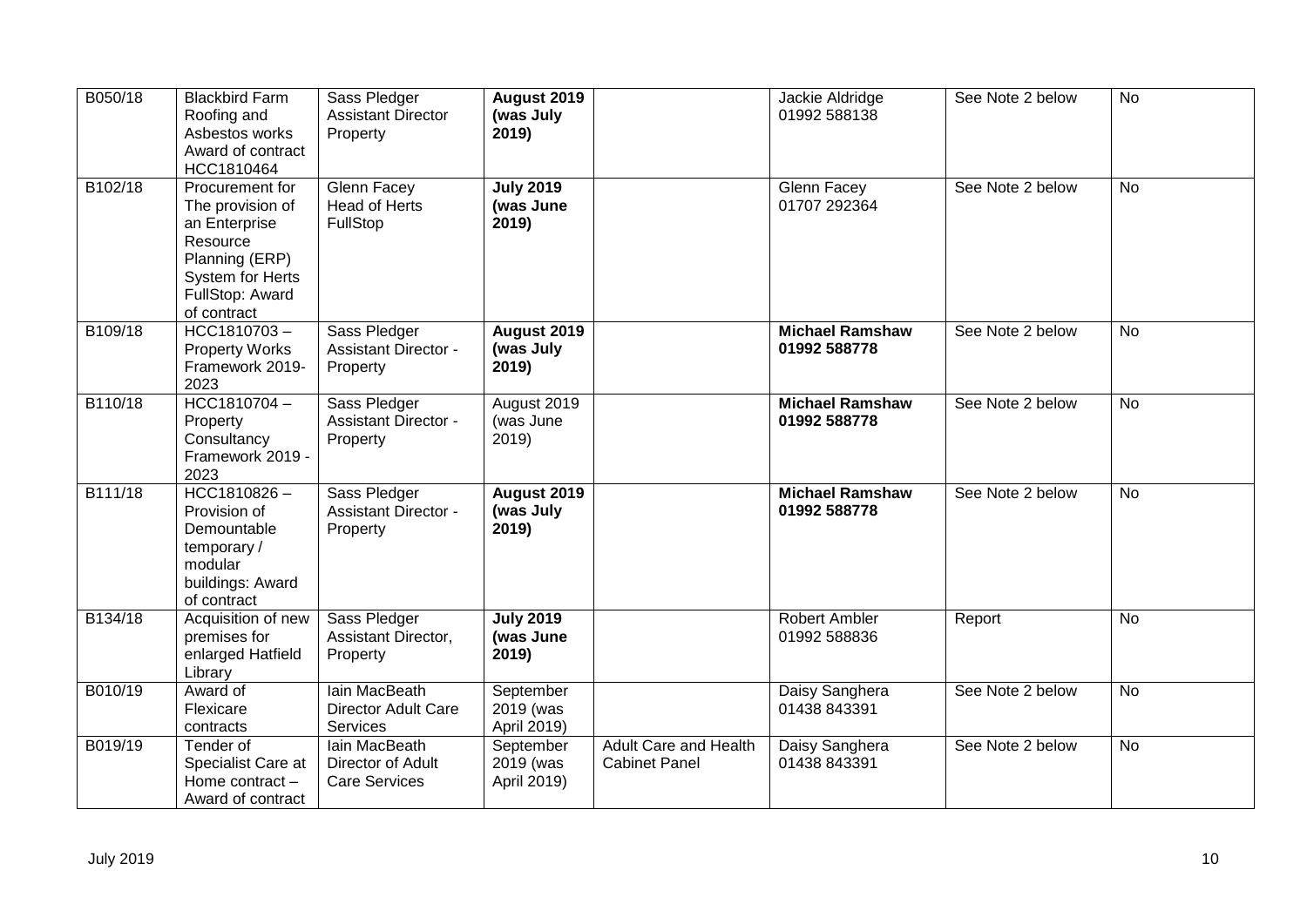| B020/19 | <b>Tender of Support</b><br>at Home contract<br>- Award of<br>contract                                                                                                                                | lain MacBeath<br>Director of Adult<br><b>Care Services</b> | September<br>2019 (was<br>April 2019)    | Adult Care and Health<br><b>Cabinet Panel</b> | Daisy Sanghera<br>01438 843391      | See Note 2 below         | <b>No</b> |
|---------|-------------------------------------------------------------------------------------------------------------------------------------------------------------------------------------------------------|------------------------------------------------------------|------------------------------------------|-----------------------------------------------|-------------------------------------|--------------------------|-----------|
| B030/19 | Award of<br>Framework<br>Contract for 16+<br>Accommodation &<br>Support                                                                                                                               | Jenny Coles Director<br>of Children's<br>Services          | August 2019<br>(was May<br>2019)         |                                               | Lynn Knowles<br>07740 918847        | See Note 2 below         | <b>No</b> |
| B031/19 | HCC1911317<br>Decision to<br>refurbish Aspley<br>1: Award of<br>Contract                                                                                                                              | Sass Pledger<br>Assistant Director,<br>Property            | <b>August 2019</b><br>(was July<br>2019) |                                               | Michael Cunningham<br>07970 193615  | See Note 2 below         | No        |
| B032/19 | HCC1306529<br>To extend the<br>property<br>management<br>contract for the<br>daily<br>management of<br>96 Shenley Road<br>comprising<br>various<br>Hertfordshire<br><b>County Council</b><br>services | Sass Pledger<br>Assistant Director,<br>Property            | August 2019<br>(was July<br>2019)        |                                               | <b>Tyrone Frost</b><br>01992 556280 | See Note 4 below         | <b>No</b> |
| B036/19 | Framework<br>agreement for the<br>supply of cleaning<br>chemicals, soaps<br>and sanitisers in<br>conjunction with<br>Hampshire<br>County Council -<br>Award of contract                               | Glenn Facey<br>Head of Herts<br>FullStop                   | September<br>2019                        |                                               | Matthew Indge<br>01707 281557       | See Notes 2 & 3<br>below | <b>No</b> |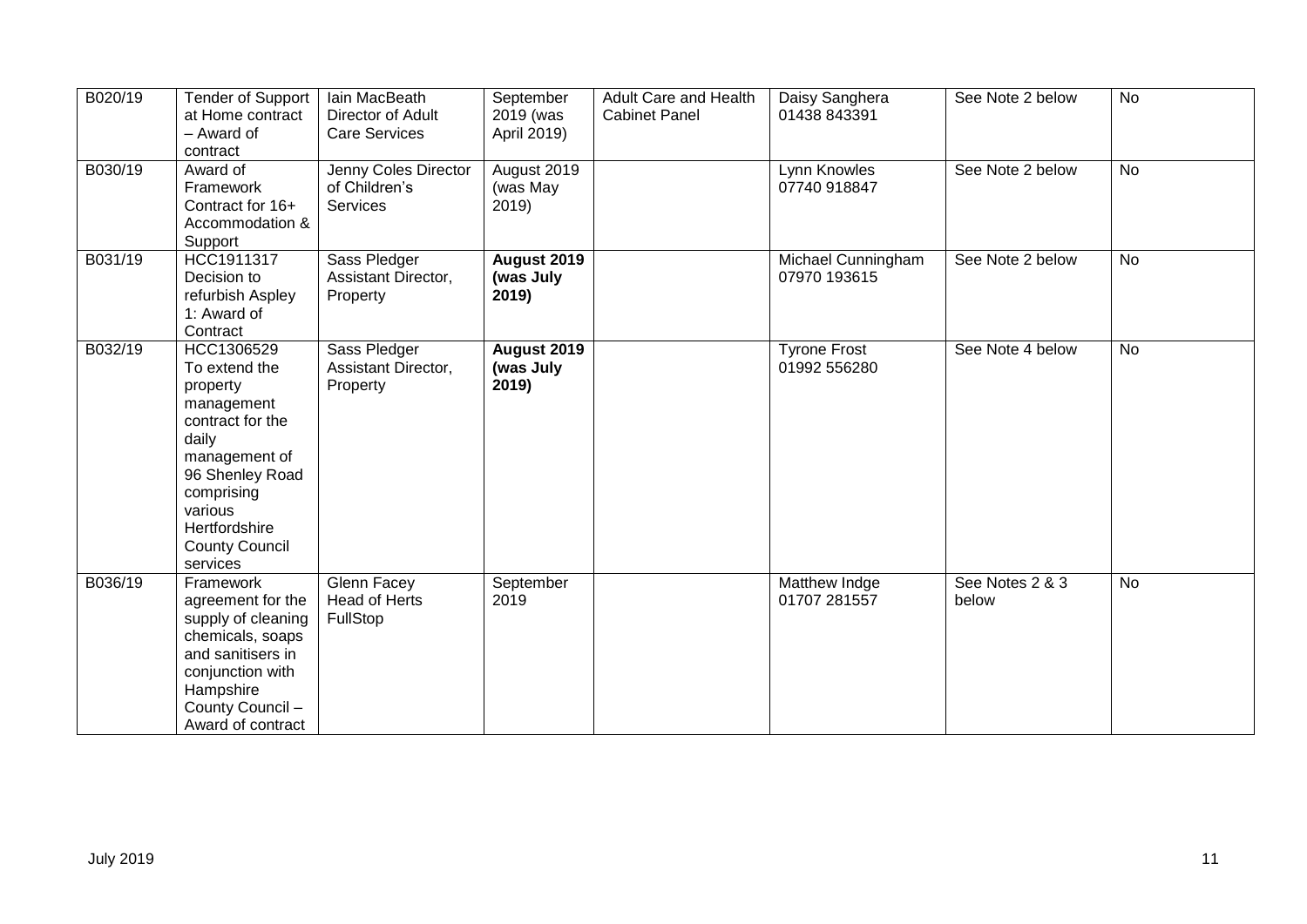| B037/19 | Tender awards for<br>provision of<br>various local bus<br>service and<br>school coach<br>contracts starting<br>September 2019<br>- Award of<br>contracts | <b>Simon Aries</b><br>Assistant Director,<br>Transport, Waste<br>and Environmental<br>Management | <b>July 2019</b><br>(was June<br>2019)   | <b>Matthew Lale</b><br>01992 588633       | See Note 2 below | <b>No</b> |
|---------|----------------------------------------------------------------------------------------------------------------------------------------------------------|--------------------------------------------------------------------------------------------------|------------------------------------------|-------------------------------------------|------------------|-----------|
| B038/19 | <b>Contract Award</b><br>for construction of<br>the New River<br>Bridge, Essex<br>Road, Hoddesdon                                                        | Mark Kemp<br><b>Director Environment</b><br>and Infrastructure                                   | <b>July 2019</b>                         | David Burt<br>01992 658177                | See Note 2 below | No        |
| B039/19 | HCC1911407<br>Replacement of 5<br><b>County Hall</b><br>Boilers due to<br>failure - Old Block<br>- Block 10 -<br>Award of contract                       | Sass Pledger<br>Assistant Director,<br>Property                                                  | August 2019<br>(was July<br>2019)        | <b>Jackie Aldridge</b><br>01992 588138    | See Note 2 below | <b>No</b> |
| B040/19 | Aldwyck Homes-<br>works on<br>supported living<br>accommodation in<br>conjunction with<br>compartmentalisa<br>tion - Award of<br>contract                | Sass Pledger<br>Assistant Director,<br>Property                                                  | <b>August 2019</b><br>(was July<br>2019) | Michael Cunningham<br>07970 193615        | See Note 2 below | <b>No</b> |
| B042/19 | Hatfield Library -<br>approval for<br>refurbishment<br>expenditure                                                                                       | Scott Crudgington<br>Director of<br><b>Resources</b>                                             | <b>July 2019</b><br>(was June<br>2019)   | <b>Taryn Pearson-Rose</b><br>01992 556651 | Report           | <b>No</b> |
| B043/19 | Framework for the<br>provision of<br>collection and<br>disposal of clinical<br>waste, offensive<br>waste and small<br>animal remains                     | <b>Simon Aries</b><br>Assistant Director,<br>Transport, Waste<br>and Environmental<br>Management | September<br>2019                        | <b>Matthew King</b><br>01992 556207       | Report           | <b>No</b> |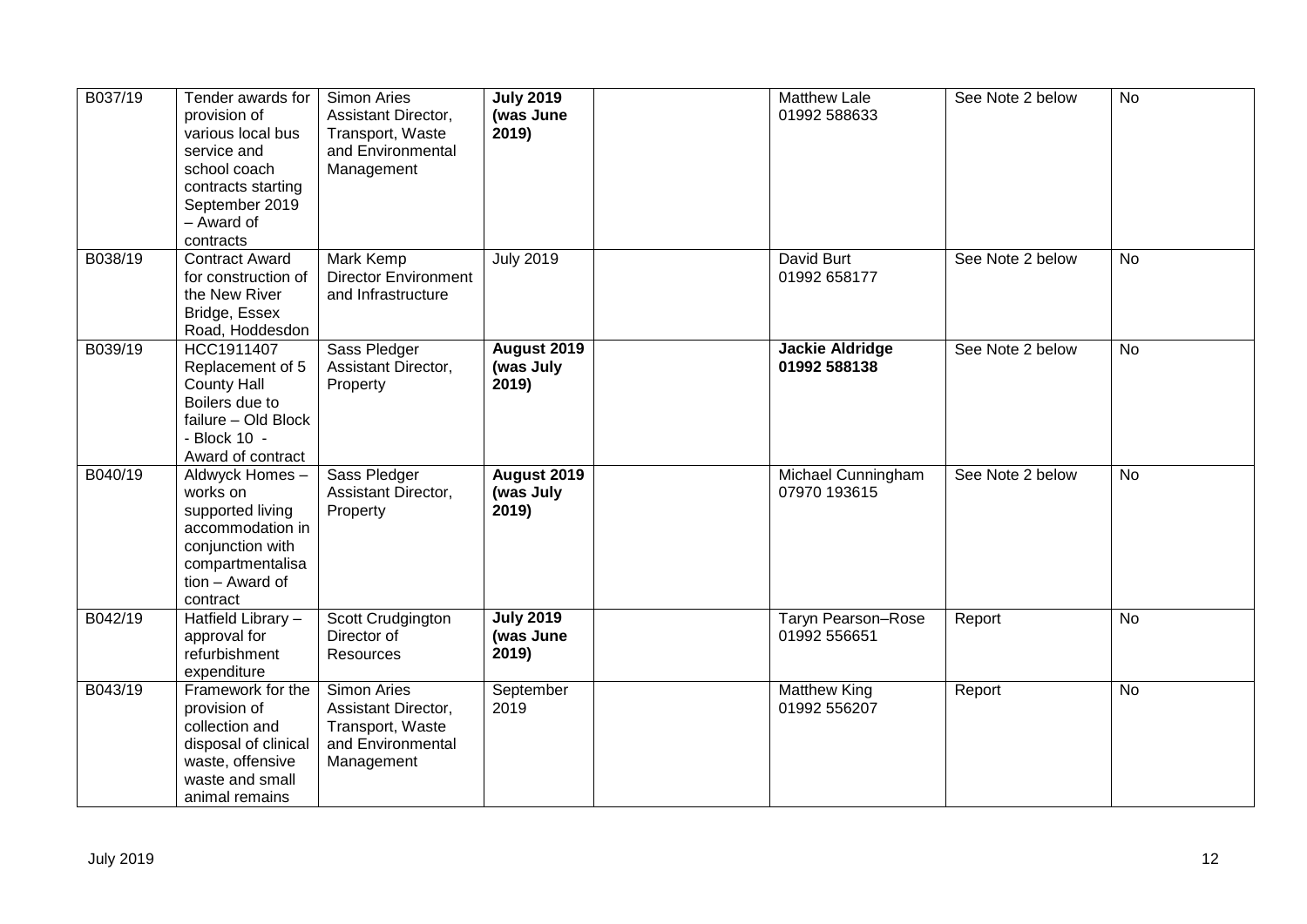| B044/19 | Commission the<br>provision of the<br>assessment and<br>eligibility aspect<br>of the Warmer<br>Homes scheme<br>from an external<br>supplier                                             | Jim McManus<br>Director of Public<br>Health           | <b>July 2019</b><br>(was June<br>2019) | <b>Brian Gale</b><br>01438 843537 | Report           | <b>No</b> |
|---------|-----------------------------------------------------------------------------------------------------------------------------------------------------------------------------------------|-------------------------------------------------------|----------------------------------------|-----------------------------------|------------------|-----------|
| B045/19 | HCC1911437-<br>Batch 48 - To<br>procure a provider<br>for supply of Gas<br>& Electricity to<br>Hertfordshire<br><b>County Council</b><br>sites                                          | Sass Pledger<br><b>Assistant Director</b><br>Property | September<br>2019                      | David O'Connor<br>01992 556147    | See note 2 below | No        |
| B046/19 | HCC1911438<br>Batch 48 - Cluster<br>1 - Batchwood<br>school, St Albans<br>and Two Waters<br>Primary School,<br>Hemel<br>Hempstead-<br>Mechanical works<br>(Inc. Boiler<br>replacements) | Sass Pledger<br><b>Assistant Director</b><br>Property | August 2019<br>(was July<br>2019)      | Jackie Aldridge<br>01992 588138   | See note 2 below | <b>No</b> |
| B047/19 | HCC1911439<br>Batch 48 - Cluster<br>2 - Shenley<br><b>Primary School</b><br>and Skyswood<br>School, St Albans<br>- Mechanical<br>works (Inc. Boiler<br>replacements)                    | Sass Pledger<br><b>Assistant Director</b><br>Property | August 2019<br>(was July<br>2019)      | Jackie Aldridge<br>01992 588138   | See note 2 below | <b>No</b> |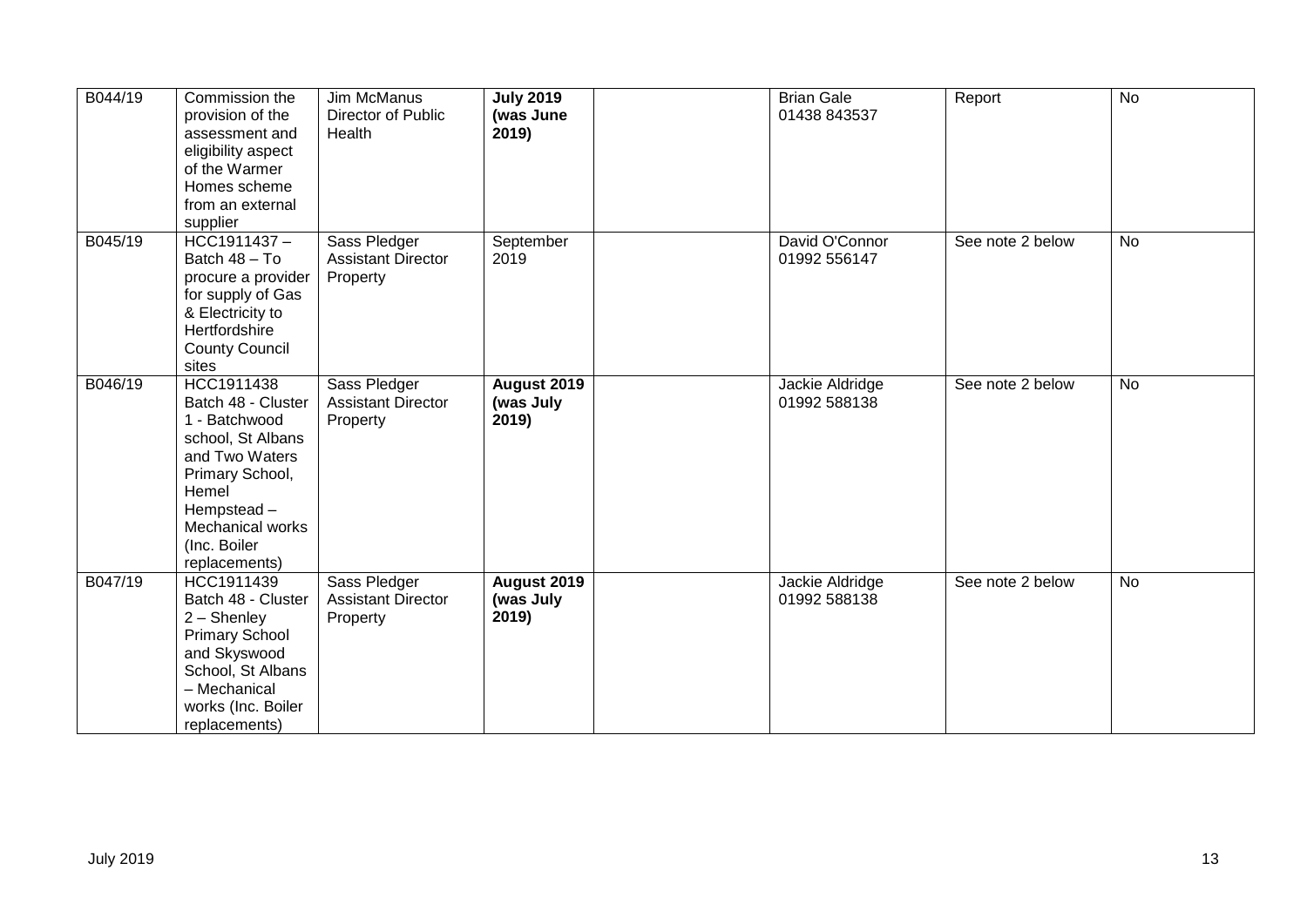| B048/19 | HCC1911440<br>Batch 48 - Cluster<br>3 - Dundale<br>Primary and<br>Nursery School,<br>Tring $-$<br>Mechanical works<br>(Inc. Boiler<br>replacements)                                                                                                                                                                                       | Sass Pledger<br><b>Assistant Director</b><br>Property | August 2019<br>(was July<br>2019) | Jackie Aldridge<br>01992 588138 | See note 2 below | $\overline{N}$ |
|---------|-------------------------------------------------------------------------------------------------------------------------------------------------------------------------------------------------------------------------------------------------------------------------------------------------------------------------------------------|-------------------------------------------------------|-----------------------------------|---------------------------------|------------------|----------------|
| B049/19 | HCC1911454 -<br>Batch 46 - Cluster<br>$1 -$ Roofing<br>Works - Little<br>Munden C of E<br><b>VC Primary</b><br>School Block 12<br>Grade II Listed.<br><b>Fairlands Primary</b><br>School,<br>Cheshunt. Rivers<br>Extended<br>(Education<br>Support Centre)<br>(Key Stage 4),<br>Hoddesdon. St<br>Mary's C of E<br>Junior School,<br>Ware. | Sass Pledger<br><b>Assistant Director</b><br>Property | August 2019<br>(was July<br>2019) | Jackie Aldridge<br>01992 588138 | See note 2 below | No             |
| B050/19 | HCC1911473<br>Batch 49 -<br>Package 2 -<br>Mechanical<br>Works -<br>Edwinstree C of E<br>Middle School,<br>Buntingford &<br>High Wych C of E<br><b>Primary School</b>                                                                                                                                                                     | Sass Pledger<br><b>Assistant Director</b><br>Property | August 2019<br>(was July<br>2019) | Jackie Aldridge<br>01992 588138 | See note 2 below | <b>No</b>      |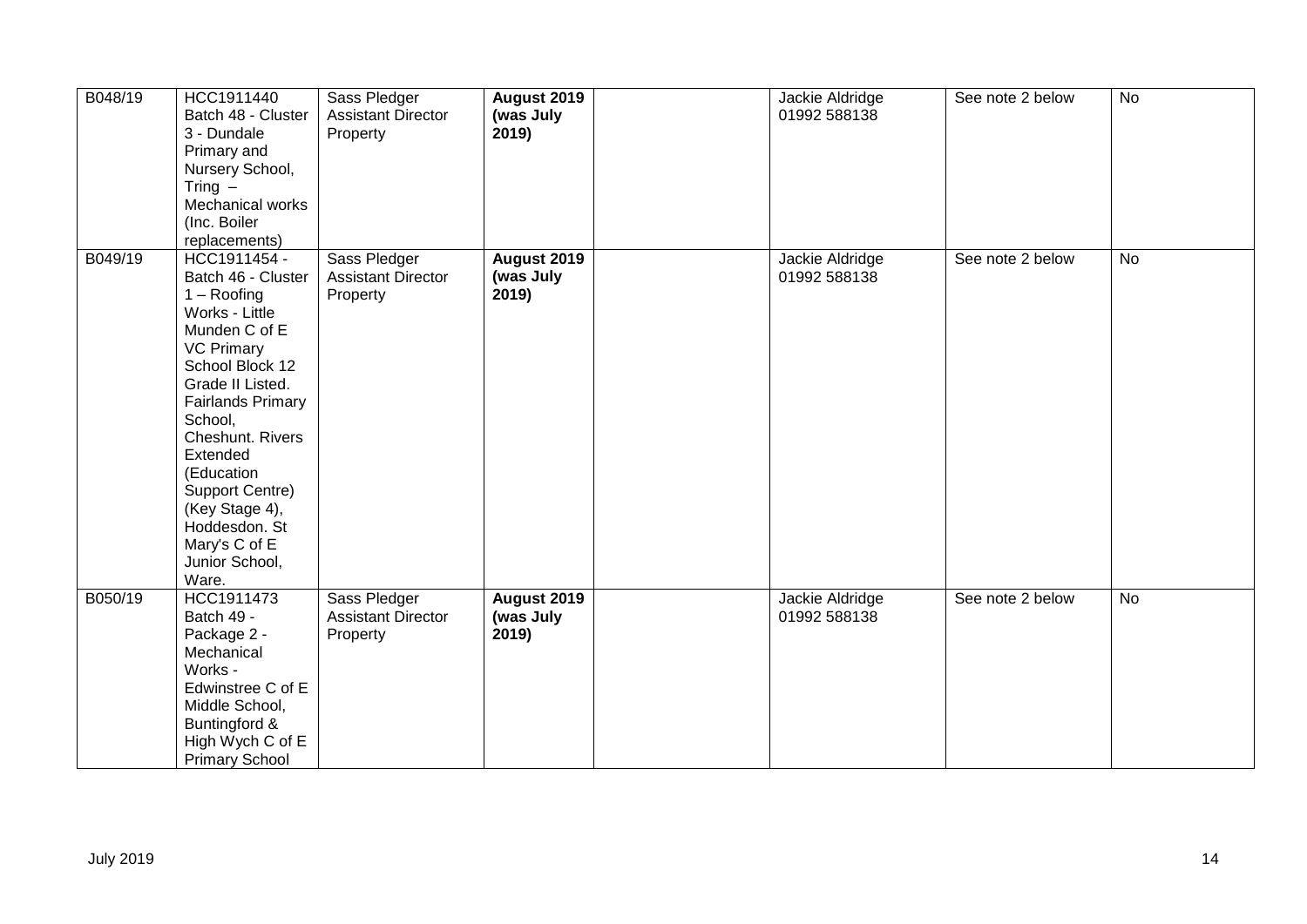| B051/19 | HCC1911455 -                          | Sass Pledger              | August 2019            | Jackie Aldridge        | See note 2 below | <b>No</b> |
|---------|---------------------------------------|---------------------------|------------------------|------------------------|------------------|-----------|
|         | Batch 46 - Cluster                    | <b>Assistant Director</b> | (was July              | 01992 588138           |                  |           |
|         | $2 -$ Roofing                         | Property                  | 2019)                  |                        |                  |           |
|         | Works -                               |                           |                        |                        |                  |           |
|         | Cassiobury Infant                     |                           |                        |                        |                  |           |
|         | School, Watford.                      |                           |                        |                        |                  |           |
|         | Parkside                              |                           |                        |                        |                  |           |
|         | Community                             |                           |                        |                        |                  |           |
|         | Primary School,<br>Borehamwood.       |                           |                        |                        |                  |           |
|         | <b>Roman Fields</b>                   |                           |                        |                        |                  |           |
|         |                                       |                           |                        |                        |                  |           |
|         | <b>Pupil Referral</b><br>Units, Hemel |                           |                        |                        |                  |           |
|         | Hempstead -                           |                           |                        |                        |                  |           |
|         | Blocks 11 & 18,                       |                           |                        |                        |                  |           |
|         | <b>Shenley Primary</b>                |                           |                        |                        |                  |           |
|         | school, Shenley                       |                           |                        |                        |                  |           |
| B053/19 | Approval to the                       | <b>Emily White</b>        | Not before             | Andrew Edwards         | Report           | <b>No</b> |
|         | sale of 45A                           | <b>Head of Strategic</b>  | $9th$ July 2019        | 01992 556007           |                  |           |
|         | Grange Road,                          | <b>Asset Management</b>   |                        |                        |                  |           |
|         | <b>Bishops Stortford</b>              | & Estates                 |                        |                        |                  |           |
|         | and land                              |                           |                        |                        |                  |           |
|         | adjoining                             |                           |                        |                        |                  |           |
| B054/19 | <b>Wormley Site-</b>                  | <b>Sass Pledger</b>       | September              | <b>Jackie Aldridge</b> | See Note 2 below | <b>No</b> |
|         | Provision of a                        | <b>Assistant Director</b> | 2019                   | 01992 588138           |                  |           |
|         | new Nursing                           | Property                  |                        |                        |                  |           |
|         | Home - award of                       |                           |                        |                        |                  |           |
|         | contract                              |                           |                        |                        |                  |           |
| B055/19 | <b>Appointment of</b>                 | <b>Scott Crudgington</b>  | Not before             | <b>Simon Newland</b>   | Report           | <b>No</b> |
|         | <b>Hertfordshire</b>                  | <b>Director of</b>        | 2 <sup>nd</sup> August | 01992 555738           |                  |           |
|         | <b>County Council</b>                 | <b>Resources</b>          | 2019                   |                        |                  |           |
|         | Director of HfL                       |                           |                        |                        |                  |           |
|         | (Herts for                            |                           |                        |                        |                  |           |
|         | Learning)                             |                           |                        |                        |                  |           |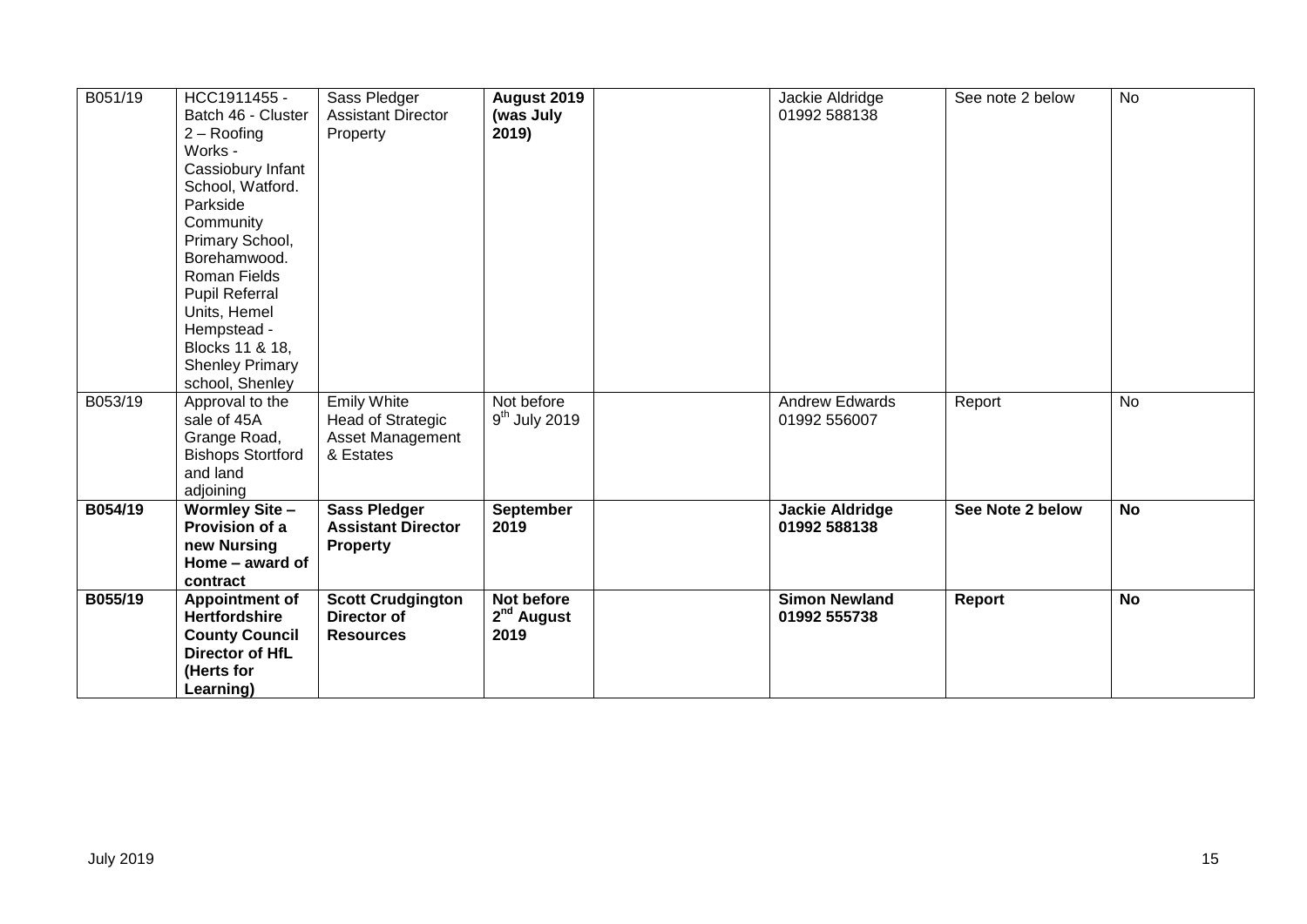| B056/19 | To establish a<br>dynamic<br>purchasing<br>system for the<br>provision of<br>local bus and<br>school coach<br>contracts<br>transport<br>services from<br>1st January 2020<br>for the duration<br>of five years                                                                                                                            | <b>Simon Aries</b><br><b>Assistant Director,</b><br><b>Transport, Waste</b><br>and Environmental<br><b>Management</b> | <b>November</b><br>2019                      | <b>Trudie German</b><br>01992 588640 | Report           | <b>No</b>      |
|---------|-------------------------------------------------------------------------------------------------------------------------------------------------------------------------------------------------------------------------------------------------------------------------------------------------------------------------------------------|-----------------------------------------------------------------------------------------------------------------------|----------------------------------------------|--------------------------------------|------------------|----------------|
| B057/19 | <b>Joint Tender</b><br>process with<br><b>Luton Council to</b><br>establish a new<br>block contract<br>for the provision<br>of a 4 bedded<br><b>Residential</b><br><b>Children's Home</b><br>for Children and<br><b>Young People</b><br>aged 11-16 with<br>Challenging<br>behaviours and<br><b>Complex Needs:</b><br>Award of<br>contract | <b>Marion Ingram</b><br><b>Operations</b><br><b>Director Specialist</b><br><b>Services</b>                            | Not before<br>2 <sup>nd</sup> August<br>2019 | <b>Lynn Knowles</b><br>07740 918847  | See Note 2 below | <b>No</b>      |
| B058/19 | <b>Agreement to</b><br>continue to act<br>as host authority<br>for the<br><b>Hertfordshire</b><br><b>Shared Anti-</b><br><b>Fraud Service</b>                                                                                                                                                                                             | <b>Terry Barnett</b><br><b>Head of Assurance</b><br><b>Services</b>                                                   | Not before<br>2 <sup>nd</sup> August<br>2019 | <b>Nick Jennings</b><br>01438 844705 | Report           | $\overline{N}$ |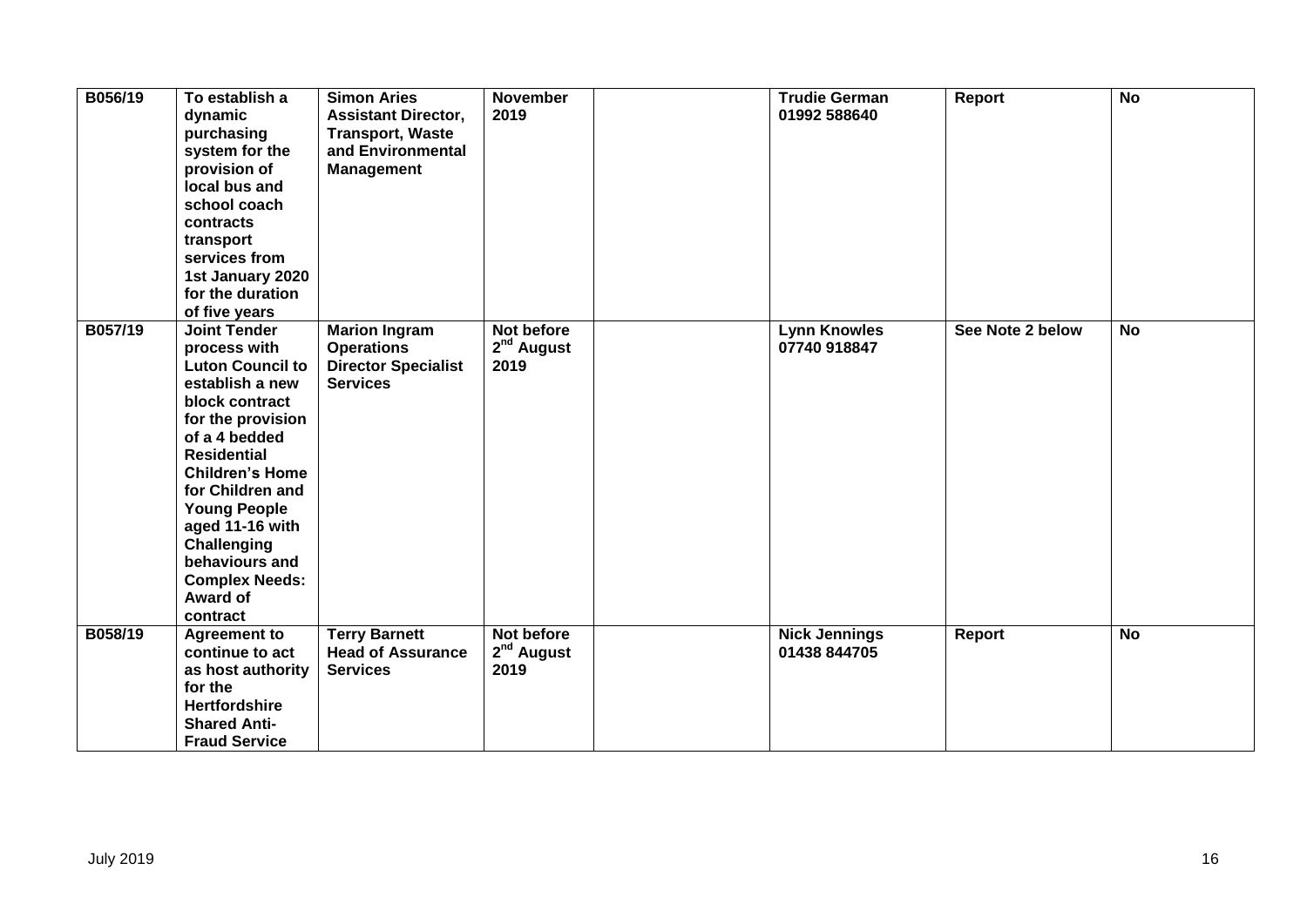| B059/19 | HCC1608656-<br><b>Potential</b><br>extension to the<br><b>Highways</b><br><b>Structures</b><br><b>Framework</b>       | <b>Mark Kemp</b><br><b>Director</b><br><b>Environment and</b><br><b>Infrastructure</b> | Not before<br>2 <sup>nd</sup> August<br>2019 | <b>Steve Johnson</b><br>01992 658126 | See Note 4 below | <b>No</b> |
|---------|-----------------------------------------------------------------------------------------------------------------------|----------------------------------------------------------------------------------------|----------------------------------------------|--------------------------------------|------------------|-----------|
| B060/19 | HCC1911513 -<br><b>Colnbrook</b><br>School -<br><b>Replacement of</b><br>Portakabin<br>building: Award<br>of contract | <b>Sass Pledger</b><br><b>Assistant Director</b><br><b>Property</b>                    | Not before<br>2 <sup>nd</sup> August<br>2019 | Jackie Aldridge<br>01992 588138      | See Note 2 below | <b>No</b> |

#### **Notes:**

- 1. CBC contract = on behalf of 17 local authority members of the Central Buying Consortium
- 2. Quality and price evaluation derived from tenderers' submissions *(which may contain exempt information and if so will not be available for public inspection)*
- 3. Collaborative contract with one or more authorities (not a CBC contract)<br>4. Part II (due to 'Information relating to the financial or business affairs of a
- Part II (due to 'Information relating to the financial or business affairs of any particular person (including the Council')".

If you have any general enquiries about this Forward Plan - contact Deborah Jeffery, Assistant Manager, Democratic Services, 01992 555563 Email: [deborah.jeffery@hertfordshire.gov.uk](mailto:deborah.jeffery@hertfordshire.gov.uk) 

**QUENTIN BAKER, CHIEF LEGAL OFFICER**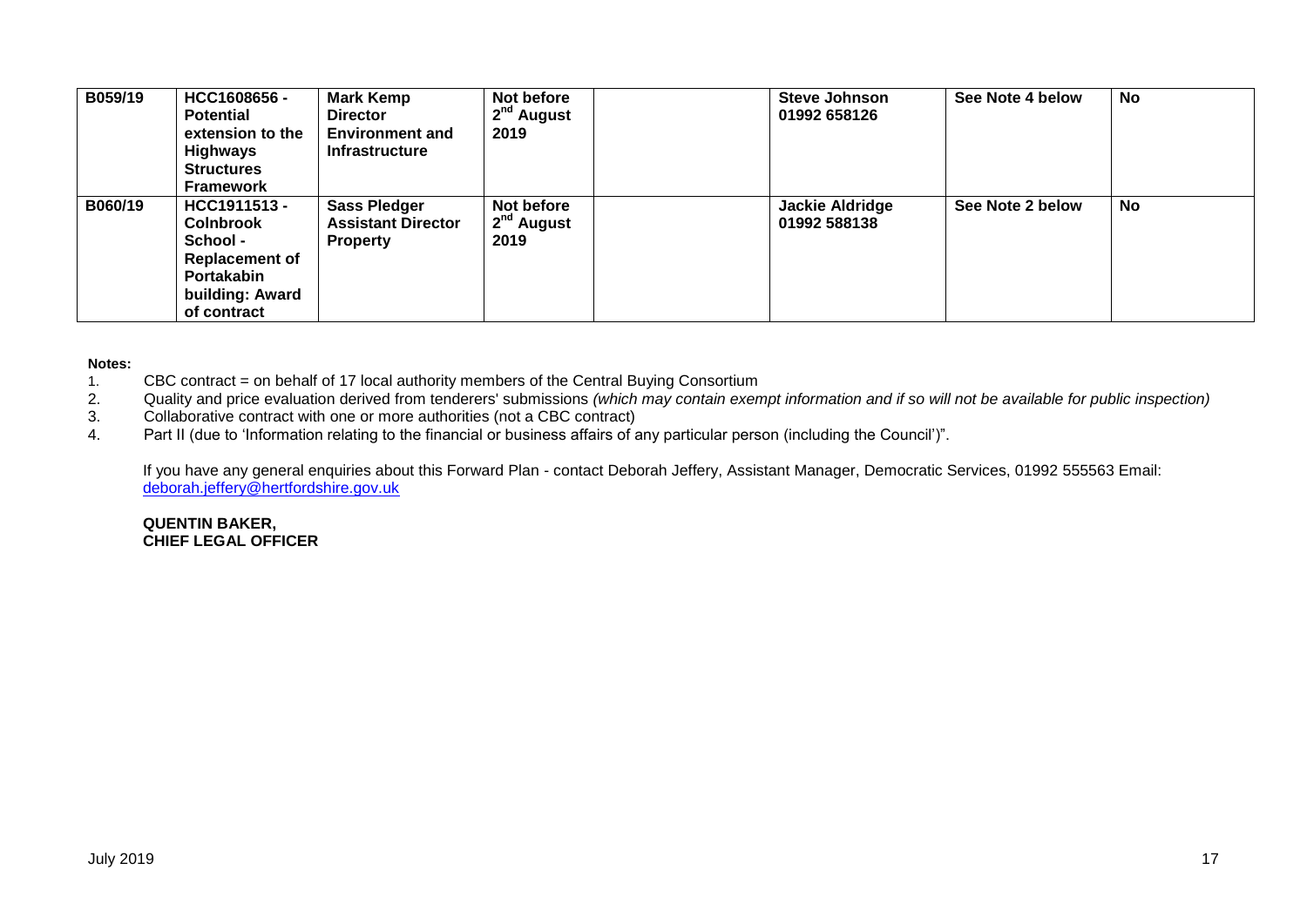

## **HERTFORDSHIRE COUNTY COUNCIL**

**FORWARD PLAN Notice of (a) key and other decisions likely to be made on behalf of the County Council by Cabinet, (b) key decisions likely to be made on behalf of the County Council by Officers and (c) decisions on Traffic Regulation Orders likely to be made by Officers on behalf of the County Council in the period 1 August 2019 – 30 November 2019**

# **Published: 4 th July 2019**

[Note: Key decisions and other decisions due to be reached in July 2019 but not yet made remain listed (notice of these items was given in the Forward Plan issued on 3 June 2019)]

# **TRAFFIC REGULATION ORDERS**

#### **EAST HERTS & LEA VALLEY**

#### **Broxbourne**

| Location                          | <b>Proposed Restriction</b> |
|-----------------------------------|-----------------------------|
| Andrews Lane, Cheshunt            | 30mph Speed Limit           |
| Bryanstone Road, Waltham Cross    | <b>Waiting Restrictions</b> |
| Jackson Drive, Flamstead End      | <b>Waiting Restrictions</b> |
| Eleanor Cross Road, Waltham Cross | <b>Waiting Restrictions</b> |
| Taverners Way, Hoddesdon          | <b>Waiting Restrictions</b> |
| Hillside Crescent, Cheshunt       | <b>Waiting Restrictions</b> |

#### **East Herts**

| Location                                              | <b>Proposed Restriction</b>                      |
|-------------------------------------------------------|--------------------------------------------------|
| Various Roads, Hertford (3 areas)                     | <b>Waiting Restrictions</b>                      |
| Various Roads, Puckeridge                             | 7.5 Tonne Weight Limit                           |
| <b>Hertford Town Centre</b>                           | Experimental Pedestrian Zone                     |
| A120, Cambridge Road & Old Standon Hill, Standon      | One Way, Prescribed Routes, Prohibition of Turns |
| A120, High Street & Mill End, Standon                 | <b>Waiting Restrictions</b>                      |
| Hartham Lane, Hertford                                | <b>Waiting Restrictions</b>                      |
| Crane Mead, Ware                                      | <b>Waiting Restrictions, Road Humps</b>          |
| Various Roads, Hunsdon                                | 30mph Speed Limit                                |
| South Street, Bishop's Stortford                      | Waiting Restriction and Revocation               |
| Ermine Street, Norris Way etc, Buntingford            | <b>Waiting Restriction</b>                       |
| B180 Hunsdon Road, Widford                            | 40mph Speed Limit                                |
| Various Roads, Hertford                               | <b>Waiting Restrictions</b>                      |
| Havers Lane, Bishop's Stortford                       | <b>Waiting Restrictions</b>                      |
| Newlands Avenue, Lovett Close etc, Bishop's Stortford | <b>Waiting Restrictions</b>                      |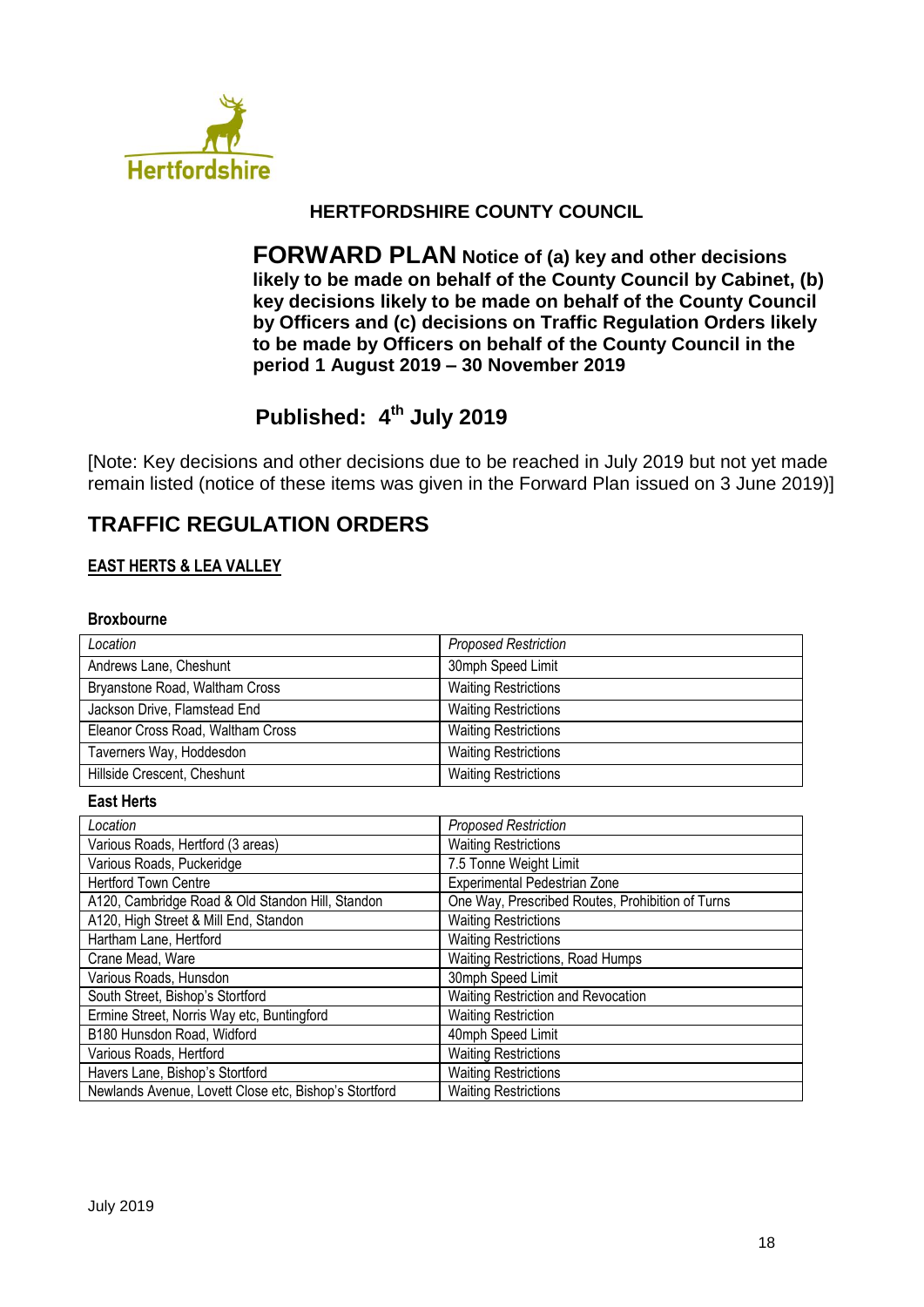## **MID HERTS**

## **Dacorum**

| Location                                             | <b>Proposed Restriction</b>              |
|------------------------------------------------------|------------------------------------------|
| Tringford Road, Tring                                | 30mph Speed Limit, Waiting Restrictions  |
| Sunnyhill Road/Melsted Road, Hemel Hempstead         | <b>Waiting Restrictions</b>              |
| Bridgewater Road, Berkhamsted                        | <b>Waiting Restrictions</b>              |
| Various Roads, Berkhamsted (2)                       | <b>Waiting Restrictions</b>              |
| Various Roads, Hemel Hempstead                       | <b>Experimental Waiting Restrictions</b> |
| Various Roads, Markyate                              | 20mph Speed Limit                        |
| A4147 Maylands Avenue, Hemel Hempstead               | <b>Revocation Waiting Restrictions</b>   |
| A4251 London Road / Magenta Court, Hemel Hempstead   | <b>Waiting Restrictions</b>              |
| Buncefield Lane / Wood Lane End etc, Hemel Hempstead | Waiting Restrictions, Weight Limit       |
| Jocketts Road / Northridge Way etc, Hemel Hempstead  | <b>Waiting Restrictions</b>              |
| Long Chaulden / Cuttsfield Terrace, Hemel Hempstead  | <b>Waiting Restrictions</b>              |

#### **St. Albans**

| Location                                             | <b>Proposed Restriction</b>                          |
|------------------------------------------------------|------------------------------------------------------|
| Hatfield Road, St Albans                             | Parking Place Revocation                             |
| Sandpit Lane, St Albans                              | 30mph Speed Limit                                    |
| A5183 St Albans / Redbourn Roads, Redbourn/St Albans | 40mph Speed Limit                                    |
| Various Roads, St Albans                             | 20mph Speed Limit Zone                               |
| A1081 London Road, St Albans                         | Waiting Restrictions Revocation, Pedestrian Crossing |
| Langley Grove, Sandridge                             | <b>Waiting Restriction</b>                           |
| Waverley Road, St Albans                             | <b>Waiting Restrictions</b>                          |
| Harpenden Lane, Redbourn                             | Road Humps, Pedestrian Crossing                      |
| Harpenden Lane, Redbourn                             | <b>Waiting Restrictions</b>                          |

## **Welwyn Hatfield**

| Location                                                  | <b>Proposed Restriction</b>                                |
|-----------------------------------------------------------|------------------------------------------------------------|
| Various Roads, Welwyn Garden City                         | <b>Waiting Restrictions</b>                                |
| Hillcrest & Sorrel Close, Hatfield                        | Waiting Restrictions, Parking Places                       |
| Various Roads, Welwyn                                     | <b>Waiting Restrictions</b>                                |
| Welwyn Garden City Town Centre                            | Restricted Zone, Pedestrian Zone, 20mph Speed Limit, Cycle |
|                                                           | Lane, One Way Traffic, Parking Places, Road Humps          |
| Harper Green Lane, St Ives Close, Honeymead etc, Digswell | <b>Waiting Restrictions</b>                                |
| Fretherne Road, Welwyn Garden City                        | Prohibition of Motor Vehicles                              |
| Bridgefields, Welwyn Garden City                          | <b>Waiting Restrictions</b>                                |
| Swallowfields, Welwyn Garden City                         | <b>Waiting Restrictions</b>                                |
| Mimram Road, Welwyn                                       | <b>Waiting Restrictions</b>                                |

# **NORTH HERTS**

#### **North Herts**

| Location                             | <b>Proposed Restriction</b> |
|--------------------------------------|-----------------------------|
| Park Lane/Gun Lane, Knebworth        | <b>Waiting Restrictions</b> |
| Mattocke Road, The Crescent, Hitchin | <b>Waiting Restrictions</b> |
| Periwinkle Lane, Hitchin             | 20mph Speed Limit extension |
| Pixmore Avenue, Letchworth           | <b>Waiting Restrictions</b> |
| High Street/Mill Lane, Ashwell       | Parking Place               |
| Various Roads, Hitchin               | <b>Waiting Restrictions</b> |

## **Stevenage**

| ocation                                                            | . .<br>atriation<br>≺estriction<br>useu<br>uv |
|--------------------------------------------------------------------|-----------------------------------------------|
| <b>Nc</b><br>$\sim$ $\sim$<br>--<br>$\sim$<br><b>criemes</b><br>งแ |                                               |